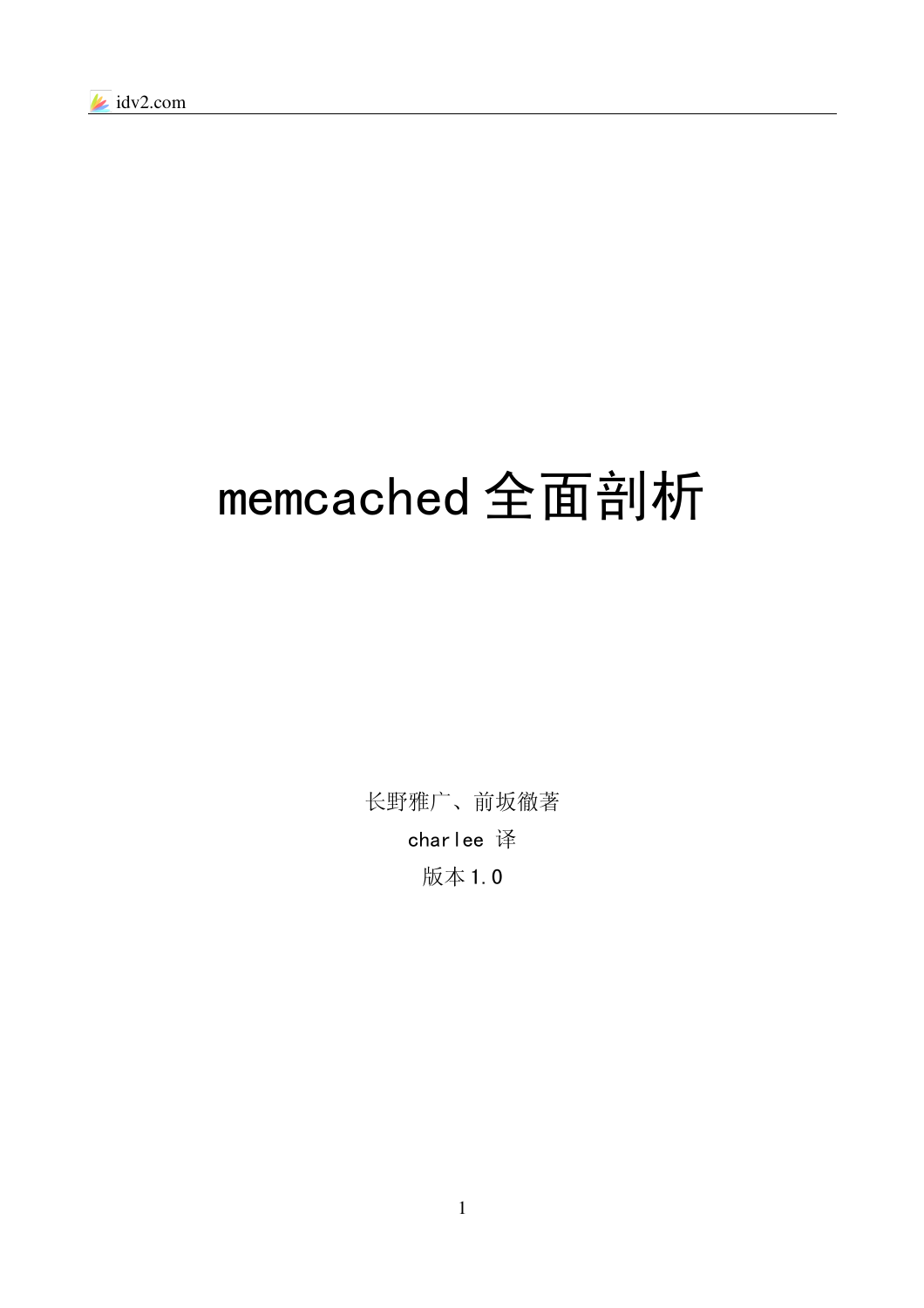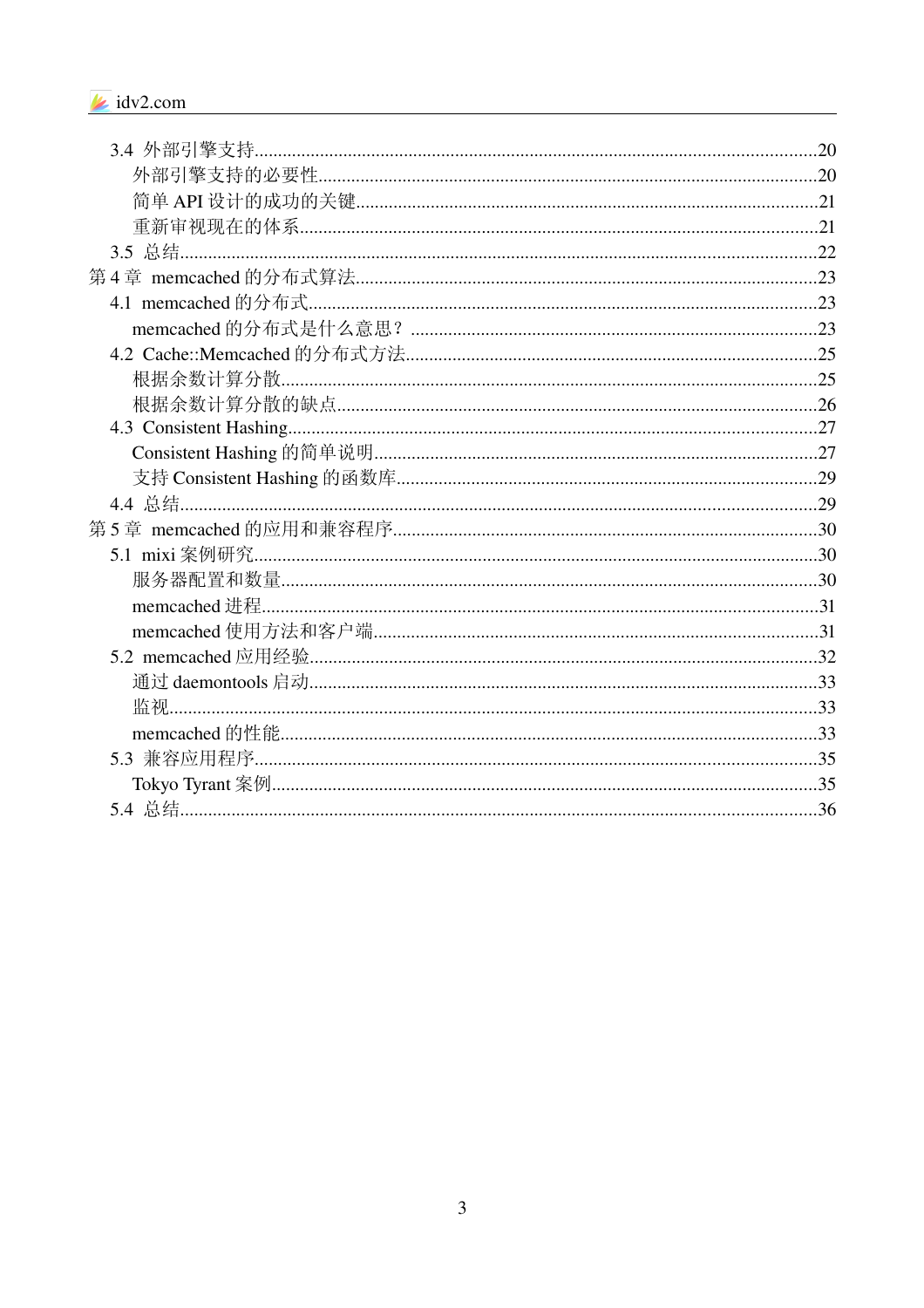

# 译者序

如今,越来越多的 Web 应用程序开始使用 memcached 这个高速的缓存服务器软件。然而, memcached 的基础知识远远未能像其他 Web 技术那样普及, memcached 在国内的大规模应用也鲜为 人知。而日本的 mixi ([http://mixi.jp](http://mixi.jp/)) 则在这方面走在了前面, 不仅大规模使用 memcached 作为缓 存来加速 Web 应用,而且自行开发了 Tokyo Cabinit、Tokyo Tyrant 等一系列相关的软件。

最近,日本的技术评论社的网站上刊登了 mixi 的两名工程师长野雅广、前坂徹撰写的一篇连载 《memcached を知り尽くす》。这篇连载语言简洁、通俗易懂,非常适合 memcached 入门的人阅读。 因此我将它翻译成中文,发表在我的技术 blog ([tech.idv2.com](http://tech.idv2.com/))上。然后将翻译结果合并后稍作加 工,形成了这篇 PDF 文档, 以方便阅读。

本文的原文地址如下,懂日语的朋友可以直接去参考原文:

●  http://gihyo.jp/dev/feature/01/memcached/

翻译后的文章地址如下:

- 第1章: http://tech.idv2.com/2008/07/10/memcached-001/
- 第2章: http://tech.idv2.com/2008/07/11/memcached-002/
- 第 3 章: http://tech.idv2.com/2008/07/16/memcached-003/
- 第 4 章: http://tech.idv2.com/2008/07/24/memcached-004/
- 第 5 章: http://tech.idv2.com/2008/07/31/memcached-005/

本 PDF 可以在这个地址下载:

 $\bullet$  http://tech.idv2.com/2008/08/17/memcached-pdf/

charlee

2008 年 8 月 17 日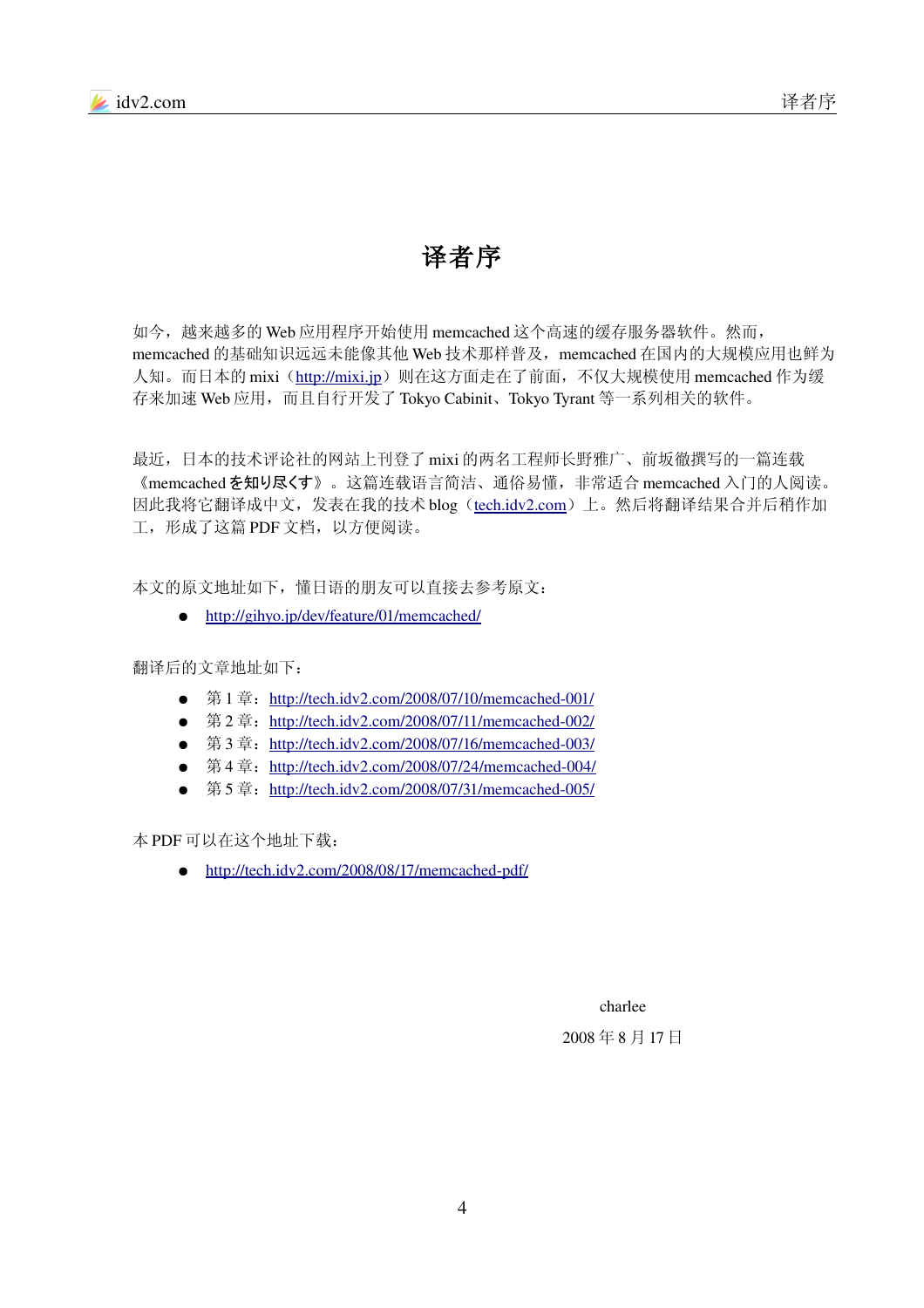

# <span id="page-4-0"></span>第 **1** 章 **memcached** 的基础

我是 mixi 株式会社开发部系统运营组的长野。日常负责程序的运营。从今天开始,将针对最近在 Web 应用的可扩展性领域的热门话题 memcached, 与我公司开发部研究开发组的前坂一起, 说明其 内部结构和使用。

## 1.1 memcached 是什么?

[memcached](http://www.danga.com/memcached/) 是以 [LiveJournal](http://www.livejournal.com/) 旗下 [Danga Interactive](http://www.danga.com/) 公司的 [Brad Fitzpatric](http://www.bradfitz.com/) 为首开发的一款软件。现在 已成为 [mixi](http://mixi.jp/)、[hatena](http://www.hatena.ne.jp/)、[Facebook](http://www.facebook.com/)、[Vox](http://www.vox.com/)、LiveJournal 等众多服务中提高 Web 应用扩展性的重要因素。

许多 Web 应用都将数据保存到 RDBMS 中,应用服务器从中读取数据并在浏览器中显示。但随着数 据量的增大、访问的集中,就会出现 RDBMS 的负担加重、数据库响应恶化、网站显示延迟等重大 影响。

这时就该 memcached 大显身手了。memcached 是高性能的分布式内存缓存服务器。一般的使用目的 是,通过缓存数据库查询结果,减少数据库访问次数,以提高动态 Web 应用的速度、提高可扩展 性。



图 1.1:一般情况下 memcached 的用途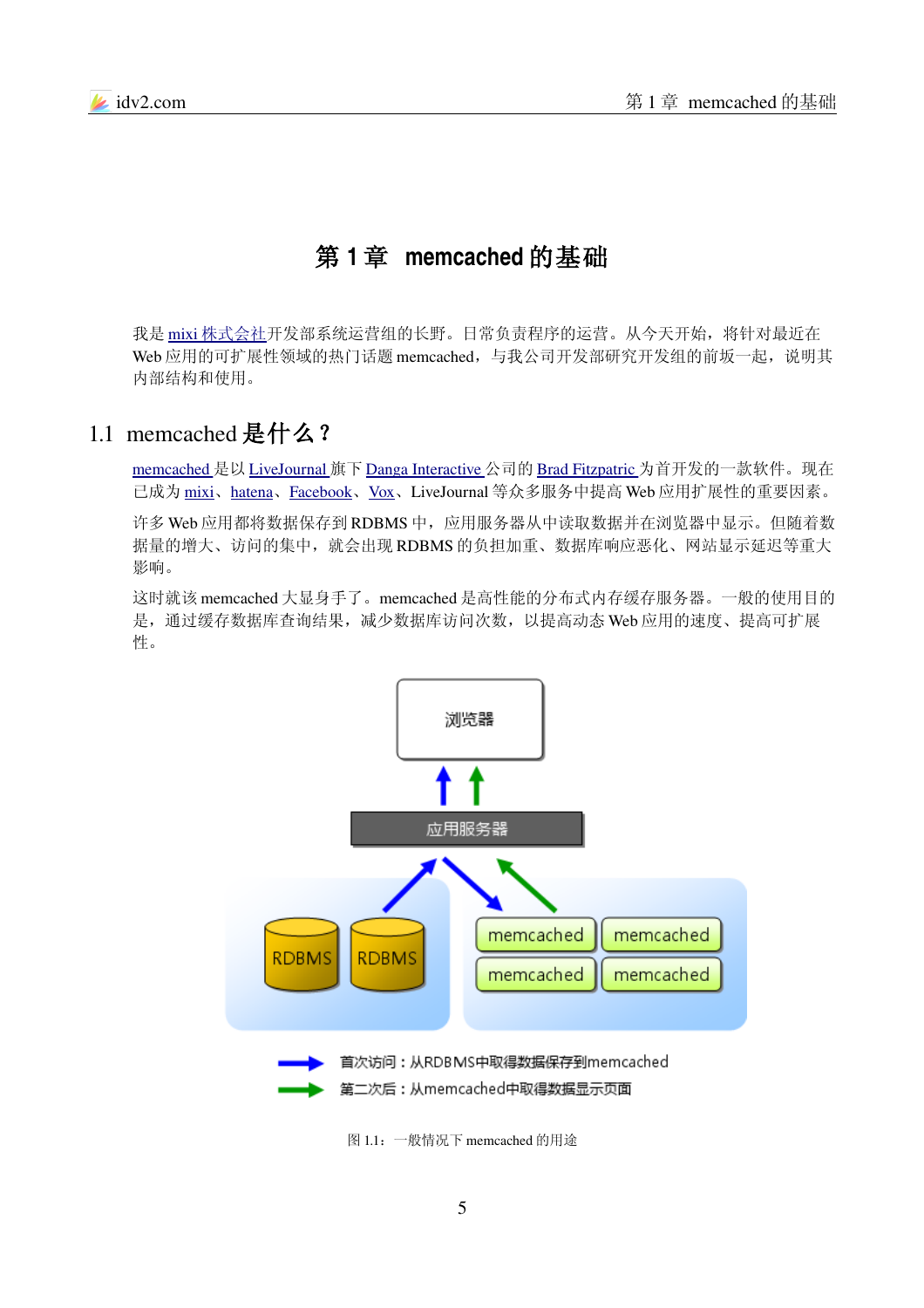## 1.2 memcached 的特征

memcached 作为高速运行的分布式缓存服务器,具有以下的特点。

- 协议简单
- 基于 libevent 的事件处理
- 内置内存存储方式
- memcached 不互相通信的分布式

#### 协议简单

memcached 的服务器客户端通信并不使用复杂的 XML 等格式, 而使用简单的基于文本行的协议。 因此,通过 telnet 也能在 memcached 上保存数据、取得数据。下面是例子。

```
$ telnet localhost 11211
Trying 127.0.0.1...
Connected to localhost.localdomain (127.0.0.1).
Escape character is '^]'.
set foo 0 0 3 (保存命令)
bar (数据)
STORED (结果)
get foo           (取得命令)
VALUE foo 0 3 (数据)
bar         (数据)
```
协议文档位于 memcached 的源代码内,也可以参考以下的 URL。

• <http://code.sixapart.com/svn/memcached/trunk/server/doc/protocol.txt>

#### 基于 libevent 的事件处理

libevent 是个程序库, 它将 Linux 的 epoll、BSD 类操作系统的 kqueue 等事件处理功能封装成统一的 接口。即使对服务器的连接数增加,也能发挥 O(1)的性能。memcached 使用这个 libevent 库,因此 能在 Linux、BSD、Solaris 等操作系统上发挥其高性能。关于事件处理这里就不再详细介绍,可以 参考 Dan Kegel 的 The C10K Problem。

- libevent:<http://www.monkey.org/~provos/libevent/>
- The C10K Problem:<http://www.kegel.com/c10k.html>

#### 内置内存存储方式

为了提高性能, memcached 中保存的数据都存储在 memcached 内置的内存存储空间中。由于数据仅 存在于内存中,因此重启 memcached、重启操作系统会导致全部数据消失。另外,内容容量达到指 定值之后,就基于 LRU(Least Recently Used)算法自动删除不使用的缓存。memcached 本身是为缓存 而设计的服务器,因此并没有过多考虑数据的永久性问题。关于内存存储的详细信息,请参考本文 的 第 2 [章以](#page-11-0)后前坂介绍的内容。

#### memcached 不互相通信的分布式

memcached 尽管是"分布式"缓存服务器,但服务器端并没有分布式功能。各个 memcached 不会互 相通信以共享信息。那么,怎样进行分布式呢?这完全取决于客户端的实现。本文也将介绍 memcached 的分布式。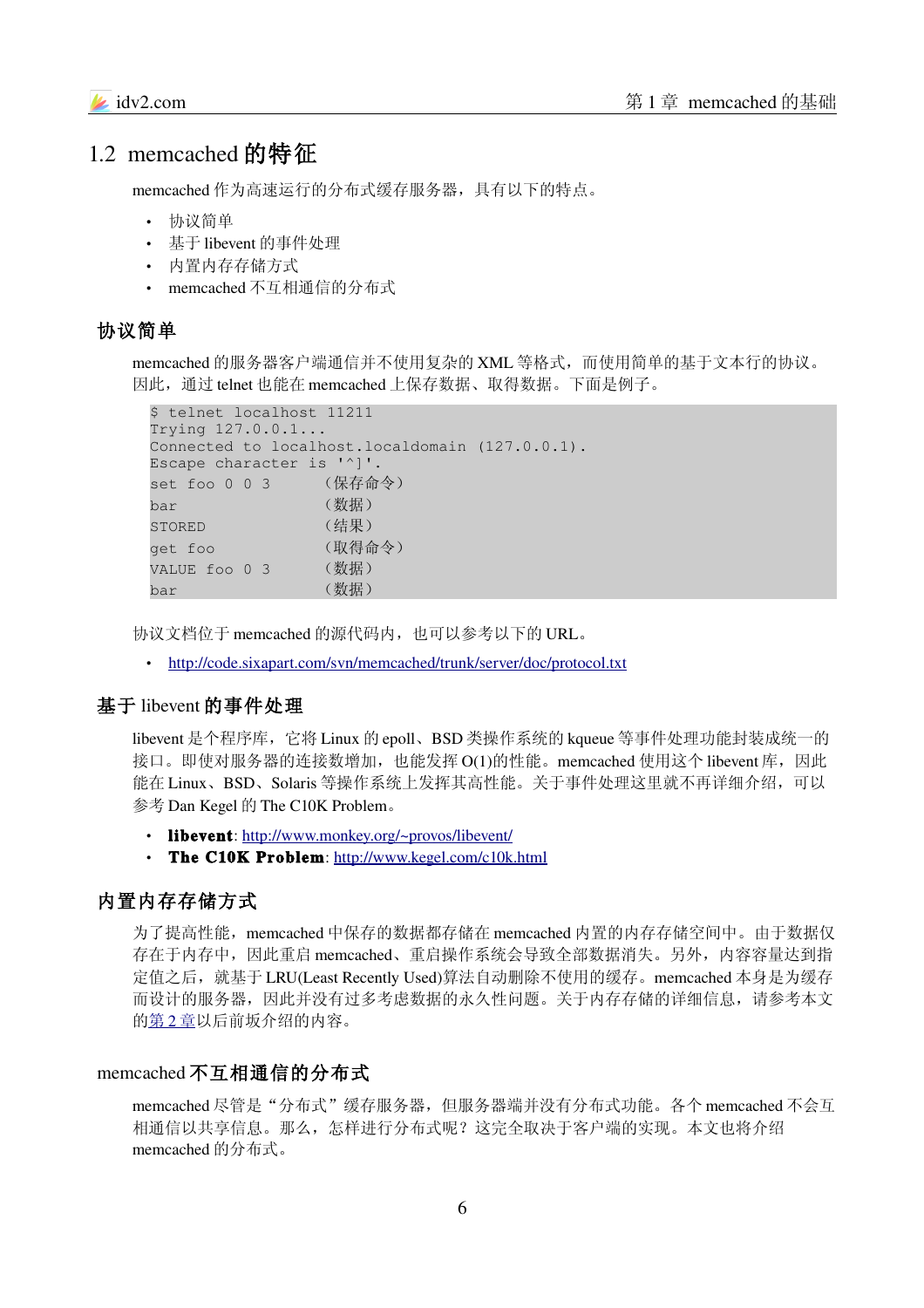

图 1.2: memcached 的分布式

接下来简单介绍一下 memcached 的使用方法。

## 1.3 安装 memcached

memcached 的安装比较简单, 这里稍加说明。

memcached 支持许多平台。

- Linux
- FreeBSD
- Solaris (memcached 1.2.5 以上版本)
- Mac OS X

另外也能安装在 Windows 上。这里使用 Fedora Core 8 进行说明。

#### memcached 的安装

运行 memcached 需要本文开头介绍的 libevent 库。Fedora 8 中有现成的 rpm 包, 通过 yum 命令安装 即可。

\$ sudo yum install libevent libevent-devel

memcached 的源代码可以从 memcached 网站上下载。本文执笔时的最新版本为 1.2.5。Fedora 8 虽然 也包含了 memcached 的 rpm, 但版本比较老。因为源代码安装并不困难, 这里就不使用 rpm 了。

• 下载 memcached: <http://www.danga.com/memcached/download.bml>

memcached 安装与一般应用程序相同, configure、make、make install 就行了。

```
$ wget http://www.danga.com/memcached/dist/memcached-1.2.5.tar.gz
$ tar zxf memcached-1.2.5.tar.gz
$ cd memcached-1.2.5
$ ./configure
$ make
```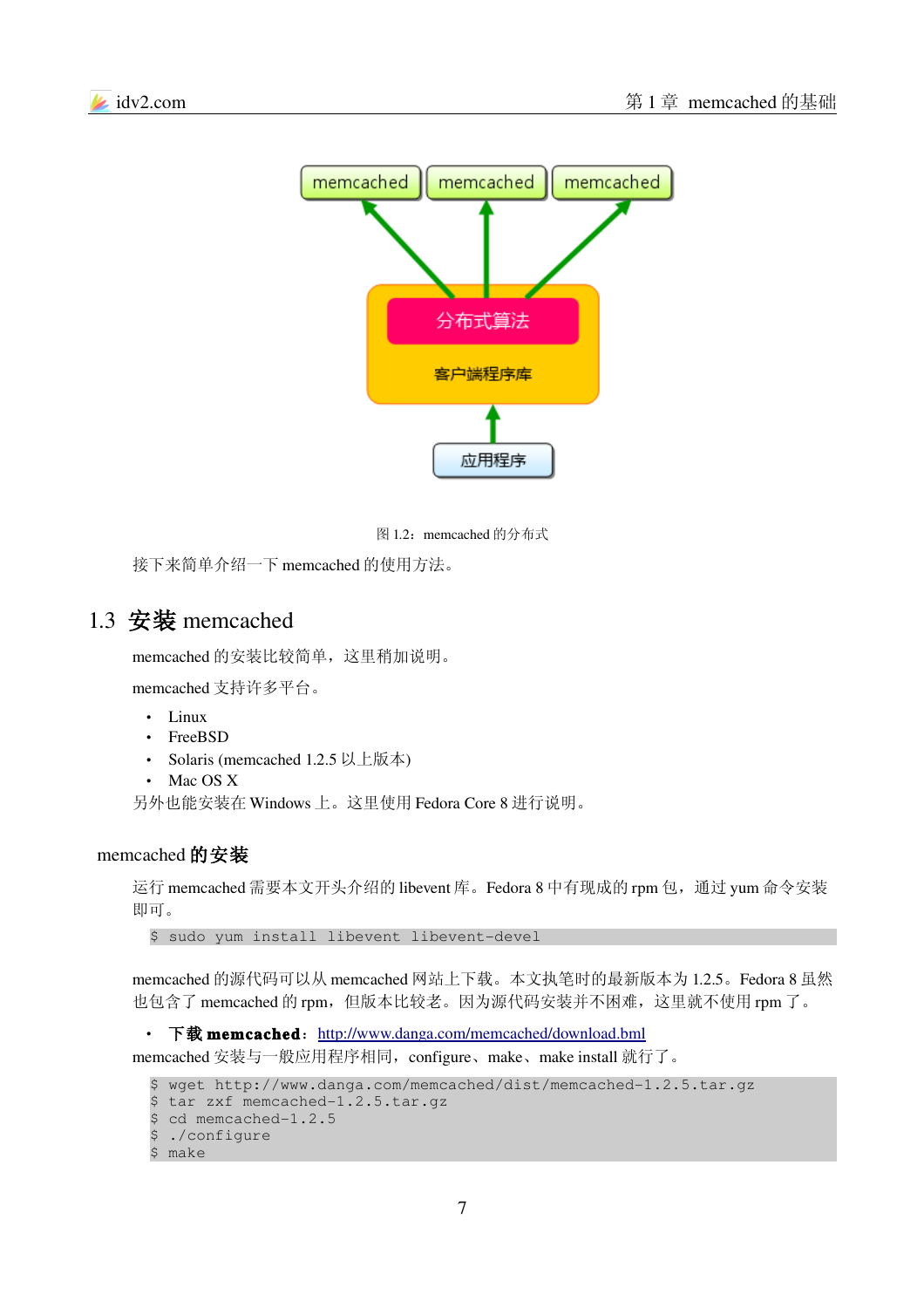```
$ sudo make install
```
默认情况下 memcached 安装到/usr/local/bin 下。

#### memcached 的启动

从终端输入以下命令,启动 memcached。

```
$ /usr/local/bin/memcached -p 11211 -m 64m -vv
slab class 1: chunk size 88 perslab 11915
slab class   2: chunk size    112 perslab  9362<br>slab class   3: chunk size   144 perslab  7281
slab class 3: chunk size
中间省略
slab class  38: chunk size 391224 perslab     2
slab class 39: chunk size 489032 perslab 2
<23 server listening
<24 send buffer was 110592, now 268435456
<24 server listening (udp)
<24 server listening (udp)
<24 server listening (udp)
<24 server listening (udp)
```
这里显示了调试信息。这样就在前台启动了 memcached, 监听 TCP 端口 11211 最大内存使用量为 64M。调试信息的内容大部分是关于存储的信息[,下一章将](file:///home/charlee/memcached.odt#2.%E7%AC%AC2%E7%AB%A0%20%E7%90%86%E8%A7%A3memcached%E7%9A%84%E5%86%85%E5%AD%98%E5%AD%98%E5%82%A8%7Coutline)具体说明。

作为 daemon 后台启动时, 只需

 $$ /usr/local/bin/memcached -p 11211 -m 64m -d$ 

这里使用的 memcached 启动选项的内容如下。

| 选项   | 说明                                 |
|------|------------------------------------|
| -p   | 使用的 TCP 端口。默认为 11211               |
| -m   | 最大内存大小。默认为64M                      |
| $-V$ | 用 very vrebose 模式启动, 调试信息和错误输出到控制台 |
| -d   | 作为 daemon 在后台启动                    |

上面四个是常用的启动选项,其他还有很多,通过

\$ /usr/local/bin/memcached -h

命令可以显示。许多选项可以改变 memcached 的各种行为,推荐读一读。

## 1.4 用客户端连接

许多语言都实现了连接 memcached 的客户端, 其中以 Perl、PHP 为主。仅仅 memcached 网站上列出 的语言就有

- Perl
- PHP
- Python
- Ruby
- C#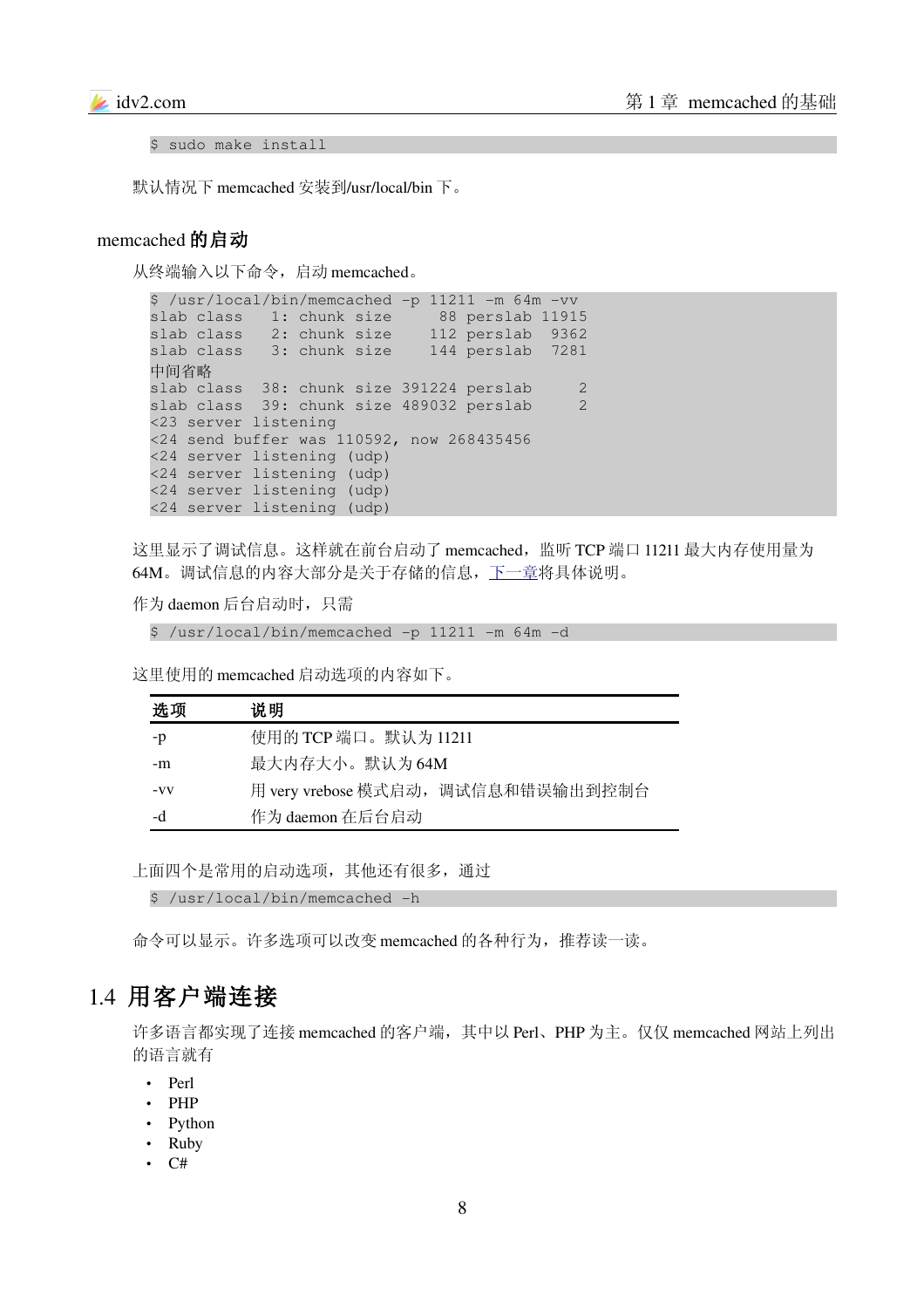

```
\cdot C/C++
• Lua
```
等等。

```
http://www.danga.com/memcached/apis.bml
```
这里介绍通过 mixi 正在使用的 Perl 库链接 memcached 的方法。

## 1.5 使用 Cache::Memcached

Perl 的 memcached 客户端有

- Cache::Memcached
- Cache::Memcached::Fast
- Cache::Memcached::libmemcached

等几个 CPAN 模块。这里介绍的 Cache::Memcached 是 memcached 的作者 Brad Fitzpatric 的作品, 应 该算是 memcached 的客户端中应用最为广泛的模块了。

#### • Cache::Memcached - search.cpan.org: http://search.cpan.org/dist/Cache-Memcached/

#### 使用 Cache::Memcached 连接 memcached

下面的源代码为通过 Cache::Memcached 连接刚才启动的 memcached 的例子。

#!/usr/bin/perl

```
use strict;
use warnings;
use Cache::Memcached;
my $key = "foo";
my $value = "bar";
my $expires = 3600; # 1 hourmy $memcached = Cache::Memcached>new({
   servers => ["127.0.0.1:11211"],
    compress_threshold => 10_000
});
$memcached>add($key, $value, $expires);
my $ret = $memcached>get($key);
print "$ret\n";
```
在这里,为 Cache::Memcached 指定了 memcached 服务器的 IP 地址和一个选项,以生成实例。 Cache::Memcached 常用的选项如下所示。

| 选项                 | 说明                     |
|--------------------|------------------------|
| servers            | 用数组指定 memcached 服务器和端口 |
| compress_threshold | 数据压缩时使用的值              |
| namespace          | 指定添加到键的前缀              |

另外, Cache::Memcached 通过 Storable 模块可以将 Perl 的复杂数据序列化之后再保存, 因此散列、 数组、对象等都可以直接保存到 memcached 中。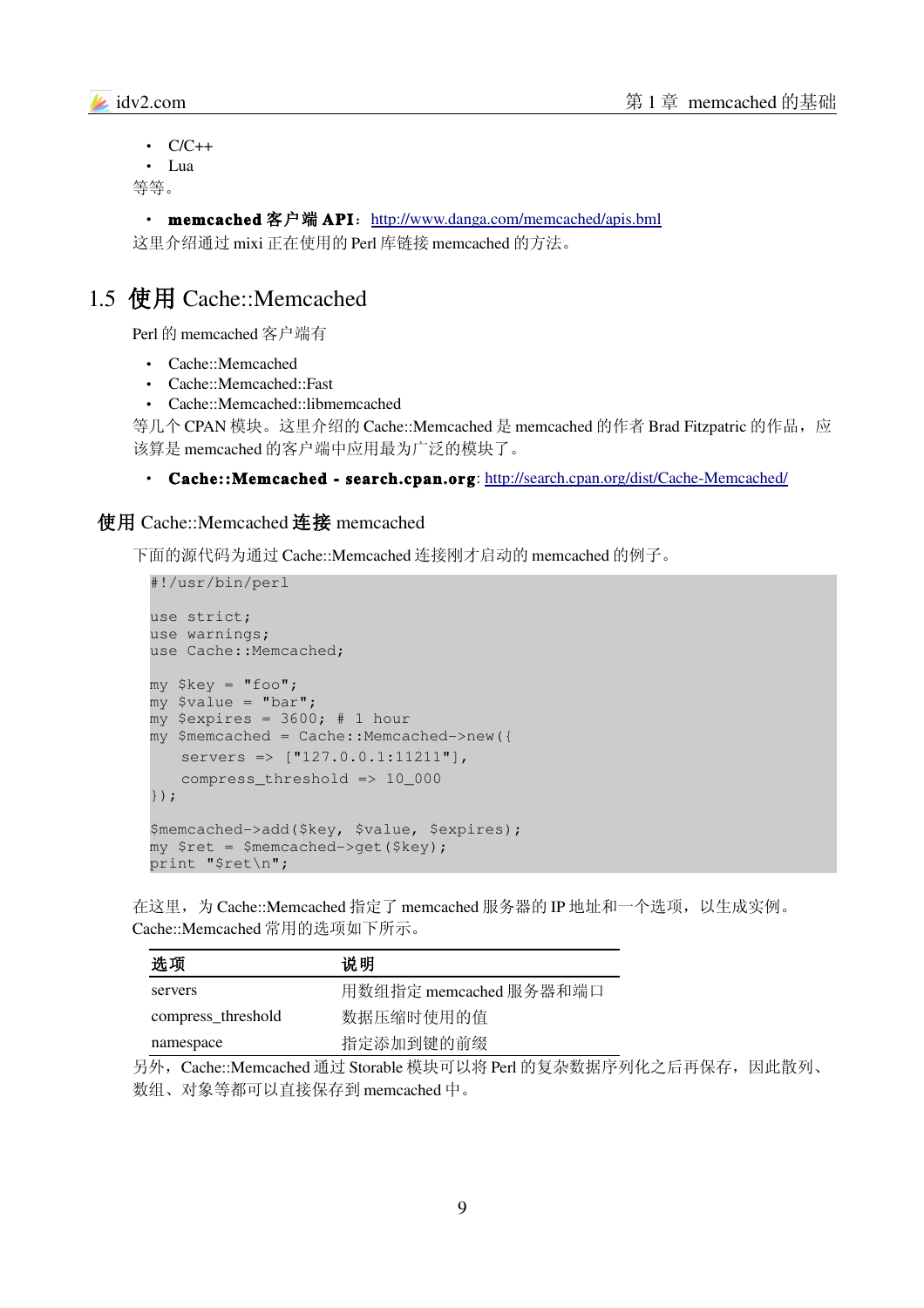#### 保存数据

向 memcached 保存数据的方法有

- add
- replace
- set

它们的使用方法都相同:

my \$add = \$memcached->add( '键', '值', '期限' ); my \$replace = \$memcached->replace( '键', '值', '期限' ); my \$set = \$memcached->set( '键', '值', '期限' );

向 memcached 保存数据时可以指定期限(秒)。不指定期限时, memcached 按照 LRU 算法保存数据。 这三个方法的区别如下:

| 选项      | 说明                         |
|---------|----------------------------|
| add     | 仅当存储空间中不存在键相同的数据时才保存       |
| replace | 仅当存储空间中存在键相同的数据时才保存        |
| set     | 与 add 和 replace 不同,无论何时都保存 |

#### 获取数据

获取数据可以使用 get 和 get\_multi 方法。

 $my$  \$val = \$memcached->qet('键');

my \$val = \$memcached>get\_multi('键 1', '键 2', '键 3', '键 4', '键 5');

一次取得多条数据时使用 get\_multi。get\_multi 可以非同步地同时取得多个键值,其速度要比循环调 用 get 快数十倍。

#### 删除数据

删除数据使用 delete 方法,不过它有个独特的功能。

\$memcached->delete('键', '阻塞时间(秒)');

删除第一个参数指定的键的数据。第二个参数指定一个时间值,可以禁止使用同样的键保存新数据。 此功能可以用于防止缓存数据的不完整。但是要注意,set 函数忽视该阻塞, 照常保存数据。

#### 增一和减一操作

可以将 memcached 上特定的键值作为计数器使用。

```
my $ret = $memcached->incr('键');
$memcached>add('键', 0) unless defined $ret;
```
增一和减一是原子操作,但未设置初始值时,不会自动赋成 0。因此,应当进行错误检查,必要时 加入初始化操作。而且,服务器端也不会对超过232时的行为进行检查。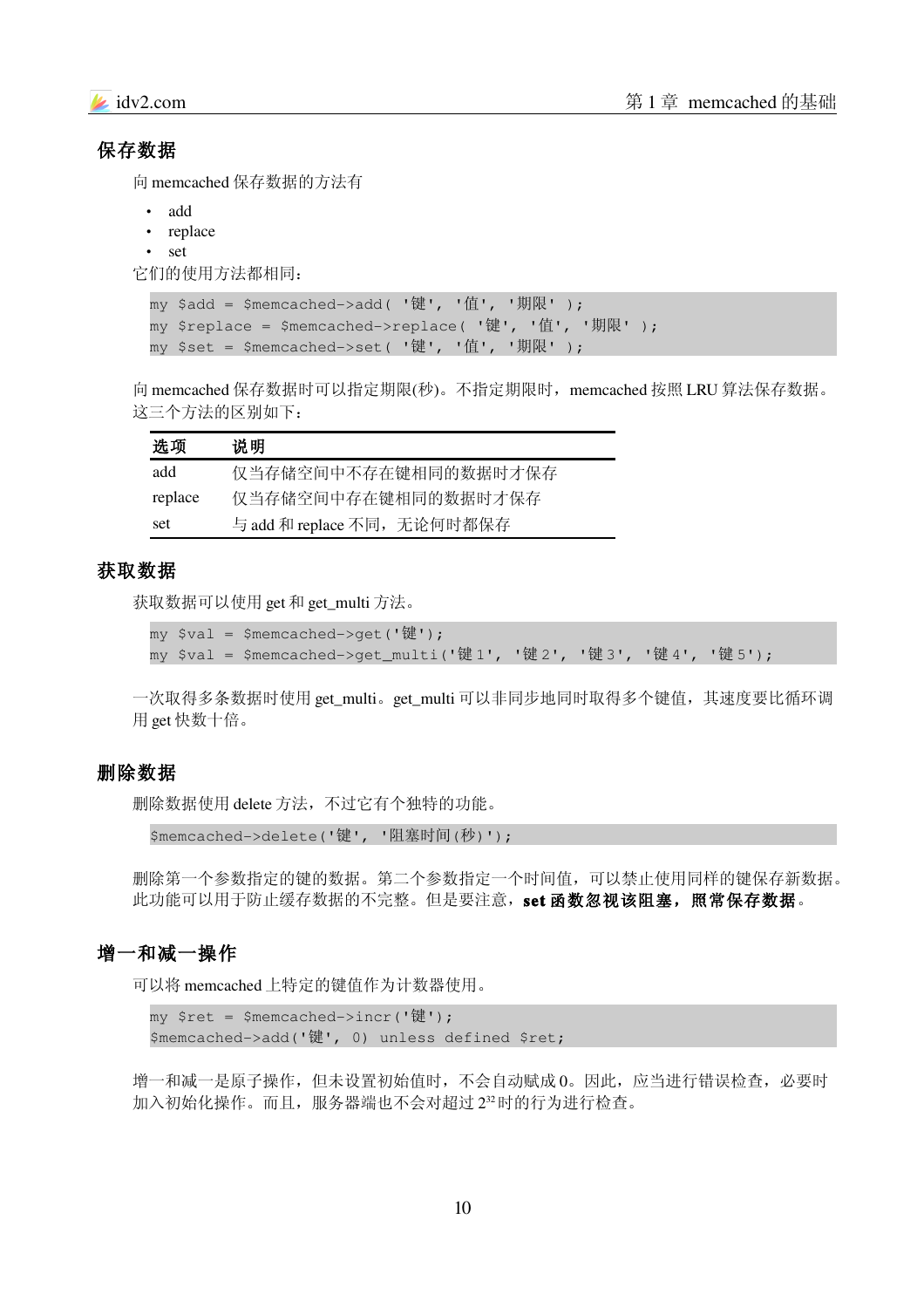# 1.6 总结

这次简单介绍了 memcached,以及它的安装方法、Perl 客户端 Cache::Memcached 的用法。只要知道, memcached 的使用方法十分简单就足够了。

[下一章由](#page-11-0)前坂来说明 memcached 的内部结构。了解 memcached 的内部构造, 就能知道如何使用 memcached 才能使 Web 应用的速度更上一层楼。欢迎继续阅读下一章。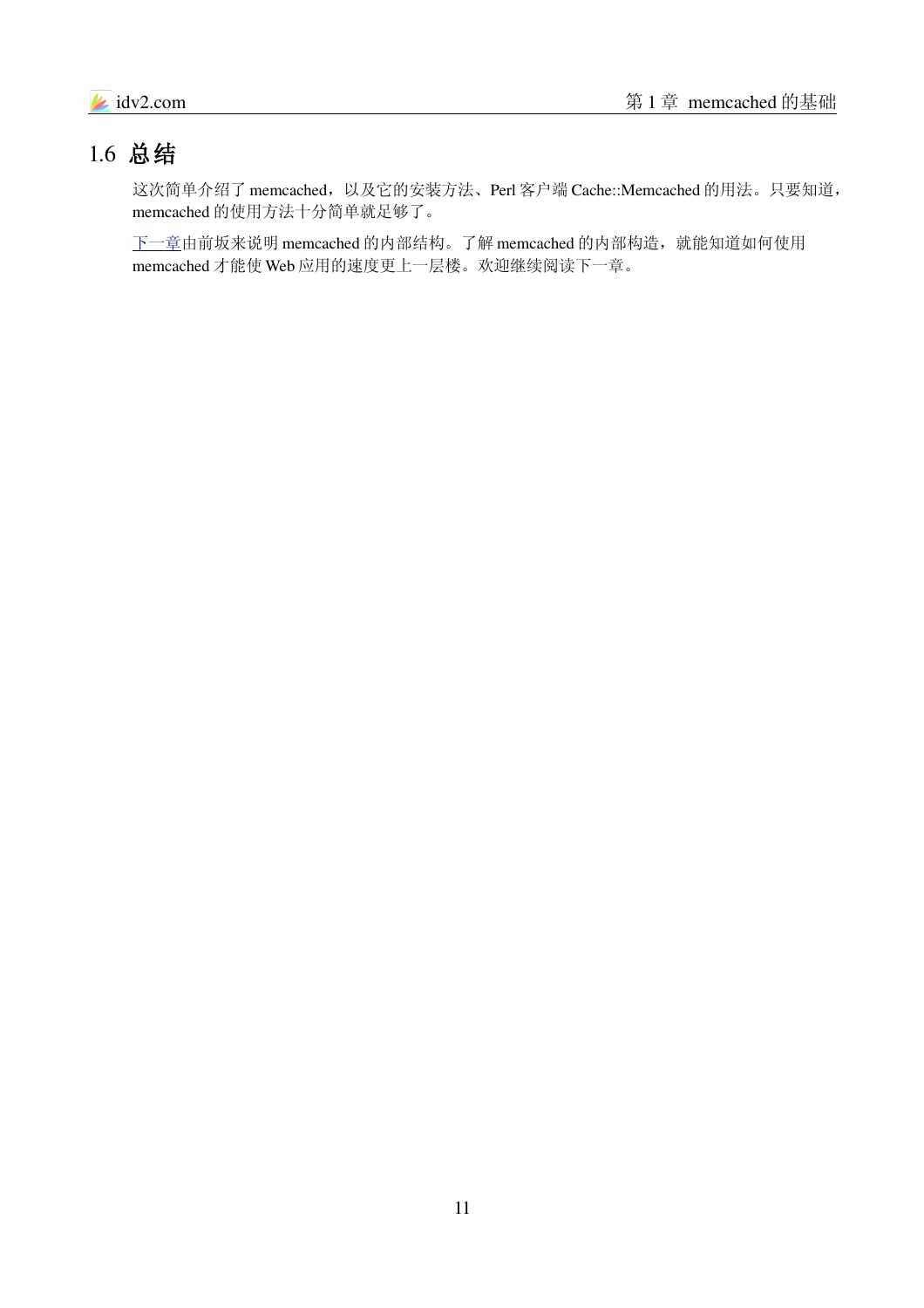

# <span id="page-11-0"></span>第 **2** 章 理解 **memcached** 的内存存储

我是 mixi 株式会社研究开发组的前坂徹[。上一章的](#page-4-0)文章介绍了 memcached 是分布式的高速缓存服 务器。本次将介绍 memcached 的内部构造的实现方式, 以及内存的管理方式。另外, memcached 的 内部构造导致的弱点也将加以说明。

## 2.1 Slab Allocation 机制:整理内存以便重复使用

最近的 memcached 默认情况下采用了名为 Slab Allocator 的机制分配、管理内存。在该机制出现以 前,内存的分配是通过对所有记录简单地进行 malloc 和 free 来进行的。但是,这种方式会导致内存 碎片,加重操作系统内存管理器的负担,最坏的情况下,会导致操作系统比 memcached 进程本身还 慢。Slab Allocator 就是为解决该问题而诞生的。

下面来看看 Slab Allocator 的原理。下面是 memcached 文档中的 slab allocator 的目标:

the primary goal of the slabs subsystem in memcached was to eliminate memory fragmentation issues totally by using fixed-size memory chunks coming from a few predetermined size classes.

也就是说, Slab Allocator 的基本原理是按照预先规定的大小, 将分配的内存分割成特定长度的块, 以完全解决内存碎片问题。

Slab Allocation 的原理相当简单。将分配的内存分割成各种尺寸的块(chunk),并把尺寸相同的块 分成组(chunk 的集合)(图 2.1)。



图 2.1:Slab Allocation 的构造图

而且, slab allocator 还有重复使用已分配的内存的目的。也就是说, 分配到的内存不会释放, 而是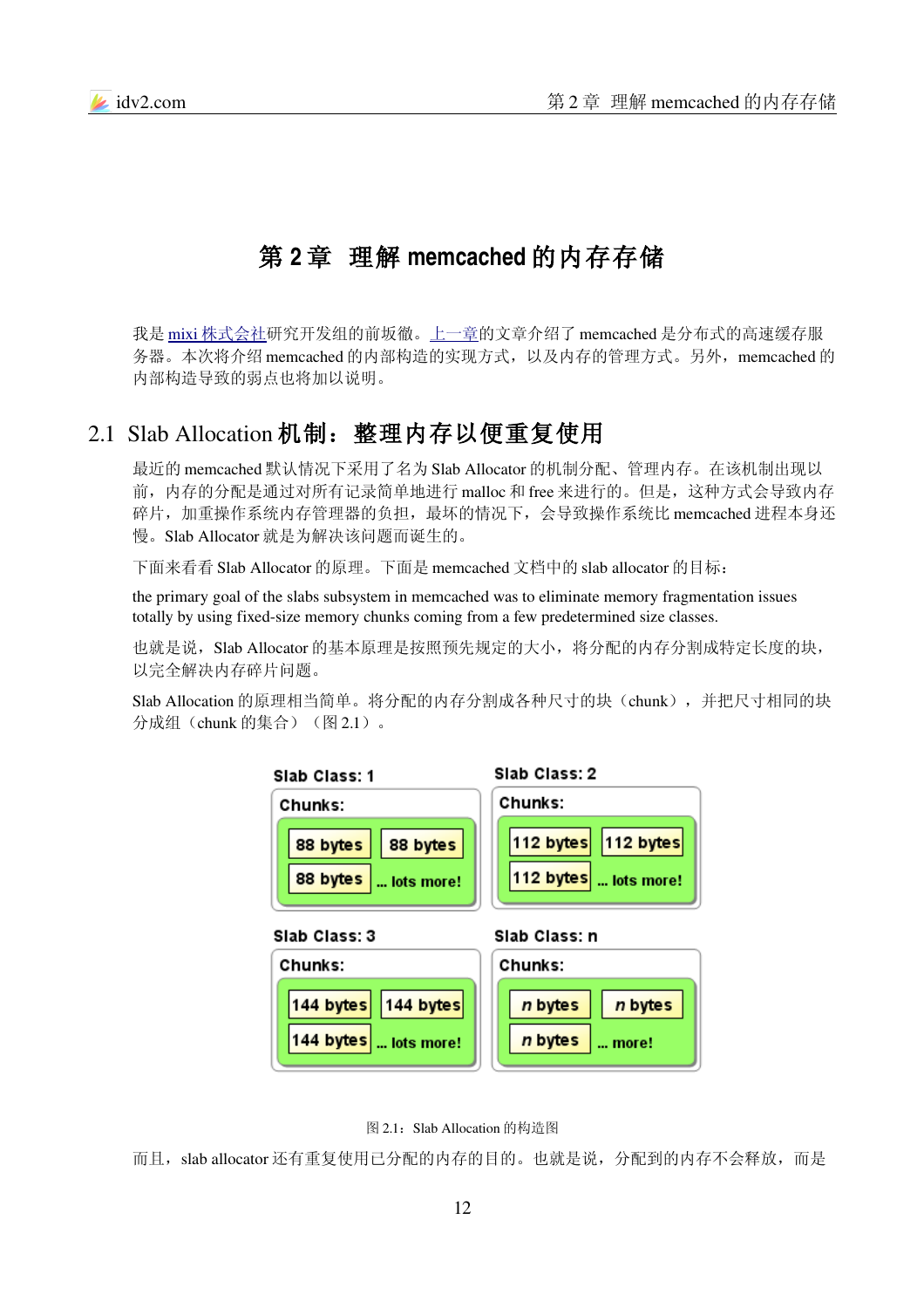重复利用。

Slab Allocation 的主要术语

#### Page

分配给 Slab 的内存空间, 默认是 1MB。分配给 Slab 之后根据 slab 的大小切分成 chunk。

Chunk 用于缓存记录的内存空间。

#### Slab Class

特定大小的 chunk 的组。

## 2.2 在 Slab 中缓存记录的原理

下面说明 memcached 如何针对客户端发送的数据选择 slab 并缓存到 chunk 中。

memcached 根据收到的数据的大小,选择最适合数据大小的 slab(图 2.2)。memcached 中保存着 slab 内空闲 chunk 的列表, 根据该列表选择 chunk, 然后将数据缓存于其中。





实际上, Slab Allocator 也是有利也有弊。下面介绍一下它的缺点。

## 2.3 Slab Allocator 的缺点

Slab Allocator 解决了当初的内存碎片问题,但新的机制也给 memcached 带来了新的问题。

这个问题就是,由于分配的是特定长度的内存,因此无法有效利用分配的内存。例如,将 100 字节 的数据缓存到 128 字节的 chunk 中, 剩余的 28 字节就浪费了(图 2.3)。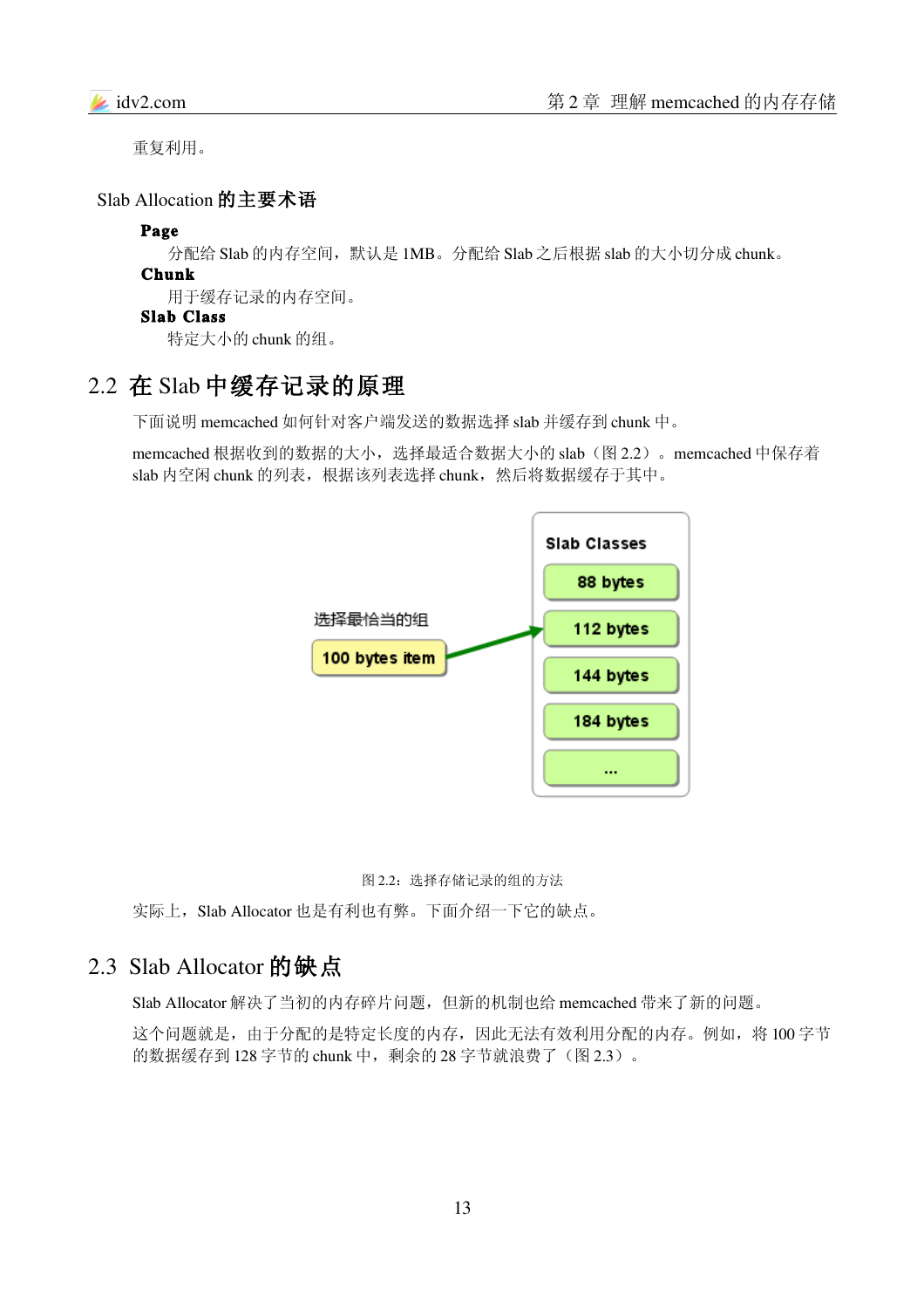

图 2.3: chunk 空间的使用

对于该问题目前还没有完美的解决方案,但在文档中记载了比较有效的解决方案。

The most efficient way to reduce the waste is to use a list of size classes that closely matches (if that's at all possible) common sizes of objects that the clients of this particular installation of memcached are likely to store.

就是说,如果预先知道客户端发送的数据的公用大小,或者仅缓存大小相同的数据的情况下,只要 使用适合数据大小的组的列表,就可以减少浪费。

但是很遗憾,现在还不能进行任何调优,只能期待以后的版本了。但是,我们可以调节 slab class 的大小的差别。接下来说明 growth factor 选项。

## 2.4 使用 Growth Factor 进行调优

memcached 在启动时指定 Growth Factor 因子(通过-f 选项), 就可以在某种程度上控制 slab 之间的 差异。默认值为 1.25。但是, 在该选项出现之前, 这个因子曾经固定为 2, 称为"powers of 2"策略。

让我们用以前的设置,以 verbose 模式启动 memcached 试试看:

 $$$  memcached  $-f$  2 -vv

下面是启动后的 verbose 输出:

| slab class | 1: chunk size  |  | 128 perslab                   | 8192           |
|------------|----------------|--|-------------------------------|----------------|
| slab class | 2: chunk size  |  | 256 perslab                   | 4096           |
| slab class | 3: chunk size  |  | 512 perslab                   | 2048           |
| slab class | 4: chunk size  |  | 1024 perslab                  | 1024           |
| slab class | 5: chunk size  |  | 2048 perslab                  | 512            |
| slab class | 6: chunk size  |  | 4096 perslab                  | 256            |
| slab class | 7: chunk size  |  | 8192 perslab                  | 128            |
| slab class | 8: chunk size  |  | 16384 perslab                 | 64             |
| slab class | 9: chunk size  |  | 32768 perslab                 | 32             |
| slab class | 10: chunk size |  | 65536 perslab                 | 16             |
| slab class | 11: chunk size |  | 131072 perslab                | 8              |
| slab class |                |  | 12: chunk size 262144 perslab | $\overline{4}$ |
| slab class |                |  | 13: chunk size 524288 perslab | $\mathcal{L}$  |

可见, 从 128 字节的组开始, 组的大小依次增大为原来的 2 倍。这样设置的问题是, slab 之间的差 别比较大,有些情况下就相当浪费内存。因此,为尽量减少内存浪费,两年前追加了 growth factor 这个选项。

来看看现在的默认设置(f=1.25)时的输出(篇幅所限,这里只写到第10组):

slab class 1: chunk size 88 perslab 11915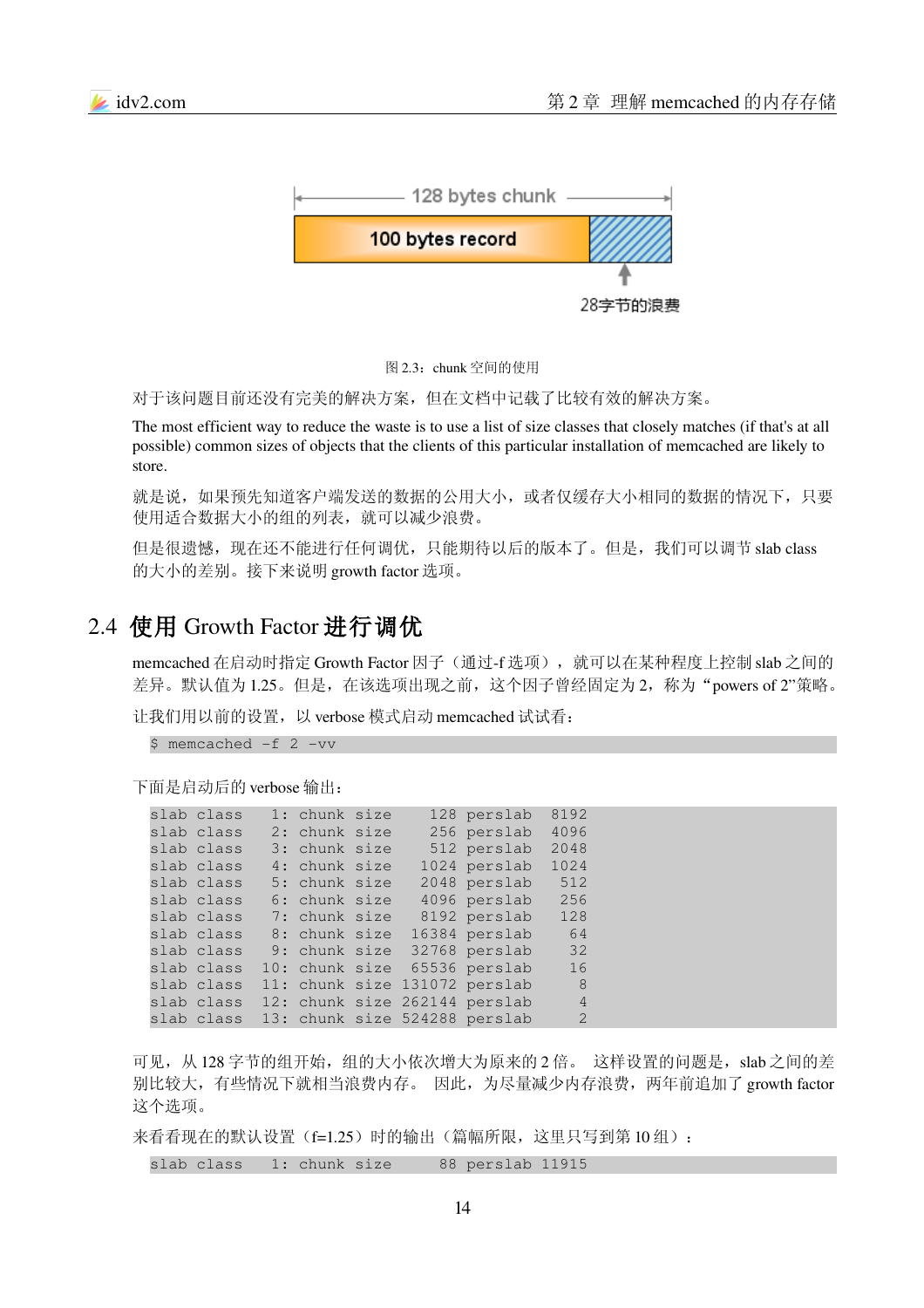|  | slab class                | 2: chunk size |  | 112 perslab 9362 |  |
|--|---------------------------|---------------|--|------------------|--|
|  | slab class 3: chunk size  |               |  | 144 perslab 7281 |  |
|  | slab class 4: chunk size  |               |  | 184 perslab 5698 |  |
|  | slab class                | 5: chunk size |  | 232 perslab 4519 |  |
|  | slab class 6: chunk size  |               |  | 296 perslab 3542 |  |
|  | slab class 7: chunk size  |               |  | 376 perslab 2788 |  |
|  | slab class 8: chunk size  |               |  | 472 perslab 2221 |  |
|  | slab class                | 9: chunk size |  | 592 perslab 1771 |  |
|  | slab class 10: chunk size |               |  | 744 perslab 1409 |  |

可见,组间差距比因子为 2 时小得多,更适合缓存几百字节的记录。从上面的输出结果来看,可能 会觉得有些计算误差,这些误差是为了保持字节数的对齐而故意设置的。

将 memcached 引入产品, 或是直接使用默认值进行部署时, 最好是重新计算一下数据的预期平均长 度, 调整 growth factor, 以获得最恰当的设置。内存是珍贵的资源, 浪费就太可惜了。

接下来介绍一下如何使用 memcached 的 stats 命令查看 slabs 的利用率等各种各样的信息。

## 2.5 查看 memcached 的内部状态

memcached 有个名为 stats 的命令,使用它可以获得各种各样的信息。执行命令的方法很多,用 telnet 最为简单:

\$ telnet 主机名 端口号

连接到 memcached 之后,输入 stats 再按回车,即可获得包括资源利用率在内的各种信息。此外, 输入"stats slabs"或"stats items"还可以获得关于缓存记录的信息。结束程序请输入 quit。

这些命令的详细信息可以参考 memcached 软件包内的 protocol.txt 文档。

```
$ telnet localhost 11211
Trying ::1...
Connected to localhost.
Escape character is '^]'.
stats
STAT pid 481
STAT uptime 16574
STAT time 1213687612
STAT version 1.2.5
STAT pointer_size 32
STAT rusage_user 0.102297
STAT rusage_system 0.214317
STAT curr_items 0
STAT total_items 0
STAT bytes 0
STAT curr_connections 6
STAT total connections 8
STAT connection_structures 7
STAT cmd qet 0
STAT cmd_set 0
STAT get_hits 0
STAT get_misses 0
STAT evictions 0
STAT bytes_read 20
STAT bytes_written 465
STAT limit_maxbytes 67108864
STAT threads 4
END
```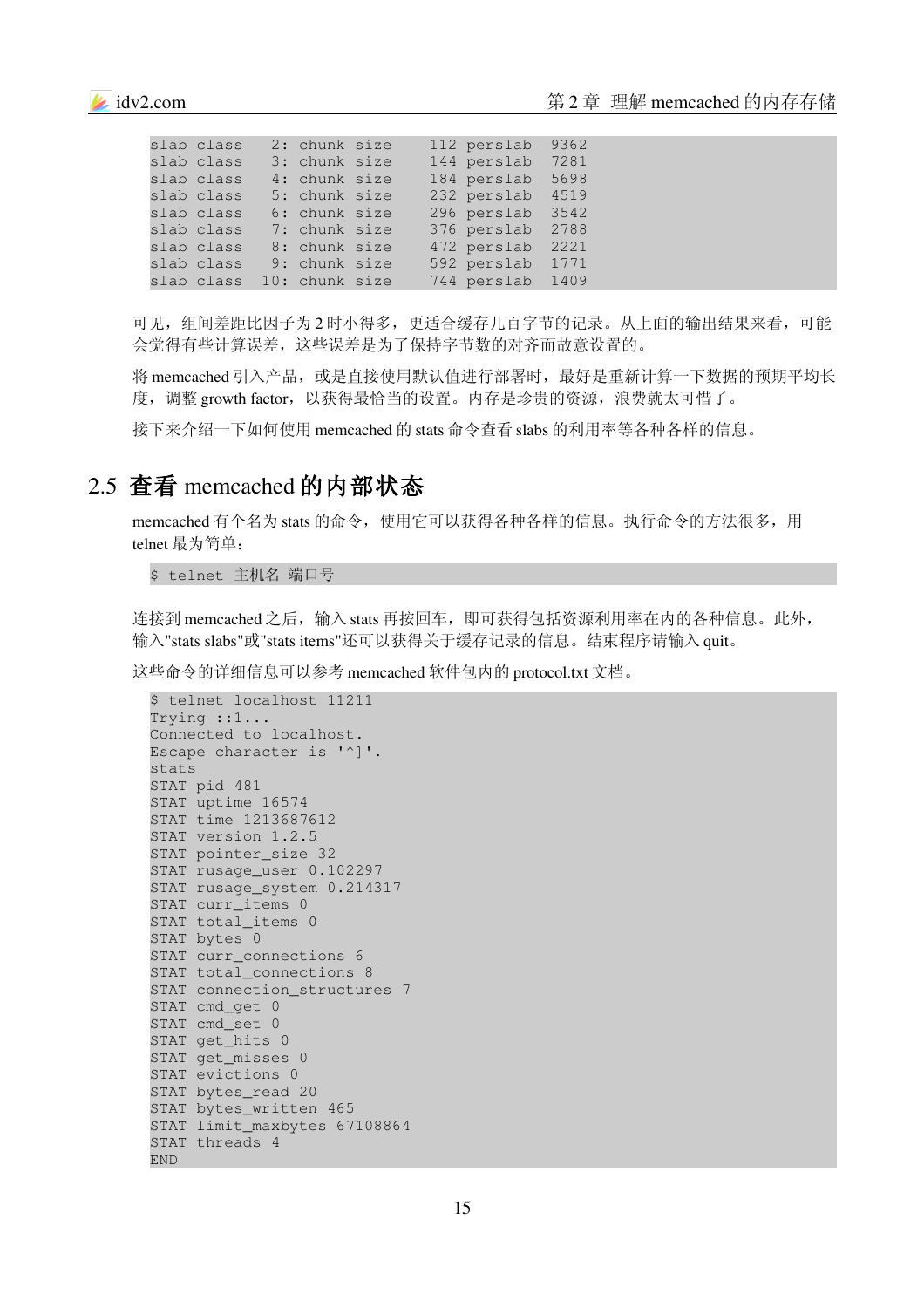quit

另外,如果安装了 libmemcached 这个面向 C/C++语言的客户端库, 就会安装 memstat 这个命令。使 用方法很简单,可以用更少的步骤获得与 telnet 相同的信息,还能一次性从多台服务器获得信息。

```
$ memstat --servers=server1, server2, server3, ...
```
libmemcached 可以从下面的地址获得:

• <http://tangent.org/552/libmemcached.html>

## 2.6 查看 slabs 的使用状况

使用 memcached 的创造着 Brad 写的名为 memcached-tool 的 Perl 脚本, 可以方便地获得 slab 的使用 情况(它将 memcached 的返回值整理成容易阅读的格式)。可以从下面的地址获得脚本:

• http://code.sixapart.com/svn/memcached/trunk/server/scripts/memcached-tool

使用方法也极其简单:

```
$ memcached-tool 主机名:端口 选项
```
查看 slabs 使用状况时无需指定选项,因此用下面的命令即可:

```
$ memcached-tool 主机名:端口
```
获得的信息如下所示:

| #              | Item Size             | Max_age   |              |     | 1MB pages Count | Full? |
|----------------|-----------------------|-----------|--------------|-----|-----------------|-------|
| $\mathbf 1$    | 104 B                 | 1394292 s |              |     | 1215 12249628   | yes   |
| $\mathbf{2}$   | 136 B                 | 1456795 s |              | 52  | 400919          | yes   |
| $\mathfrak{Z}$ | 176 B                 | 1339587 s |              | 33  | 196567          | yes   |
| $\overline{4}$ | 224 B                 | 1360926 s |              | 109 | 510221          | yes   |
| 5              | 280 B                 | 1570071 s |              | 49  | 183452          | yes   |
| 6              | 352 B                 | 1592051 s |              | 77  | 229197          | yes   |
| 7              | 440 B                 | 1517732 s |              | 66  | 157183          | yes   |
| $\,8\,$        | 552 B                 | 1460821 s |              | 62  | 117697          | yes   |
| $\mathfrak{g}$ | 696<br>$\overline{B}$ | 1521917 s |              | 143 | 215308          | yes   |
| 10             | 872 B                 | 1695035   | S.           | 205 | 246162          | yes   |
| 11             | $1.1$ $kB$            | 1681650   | S            | 233 | 221968          | yes   |
| 12             | $1.3$ $kB$            | 1603363   | S.           | 241 | 183621          | yes   |
| 13             | 1.7 kB                | 1634218   | <sub>S</sub> | 94  | 57197           | yes   |
| 14             | 2.1 kB                | 1695038   | S            | 75  | 36488           | yes   |
| 15             | 2.6<br>kB             | 1747075   | S            | 65  | 25203           | yes   |
| 16             | 3.3<br>kB             | 1760661   | S            | 78  | 24167           | yes   |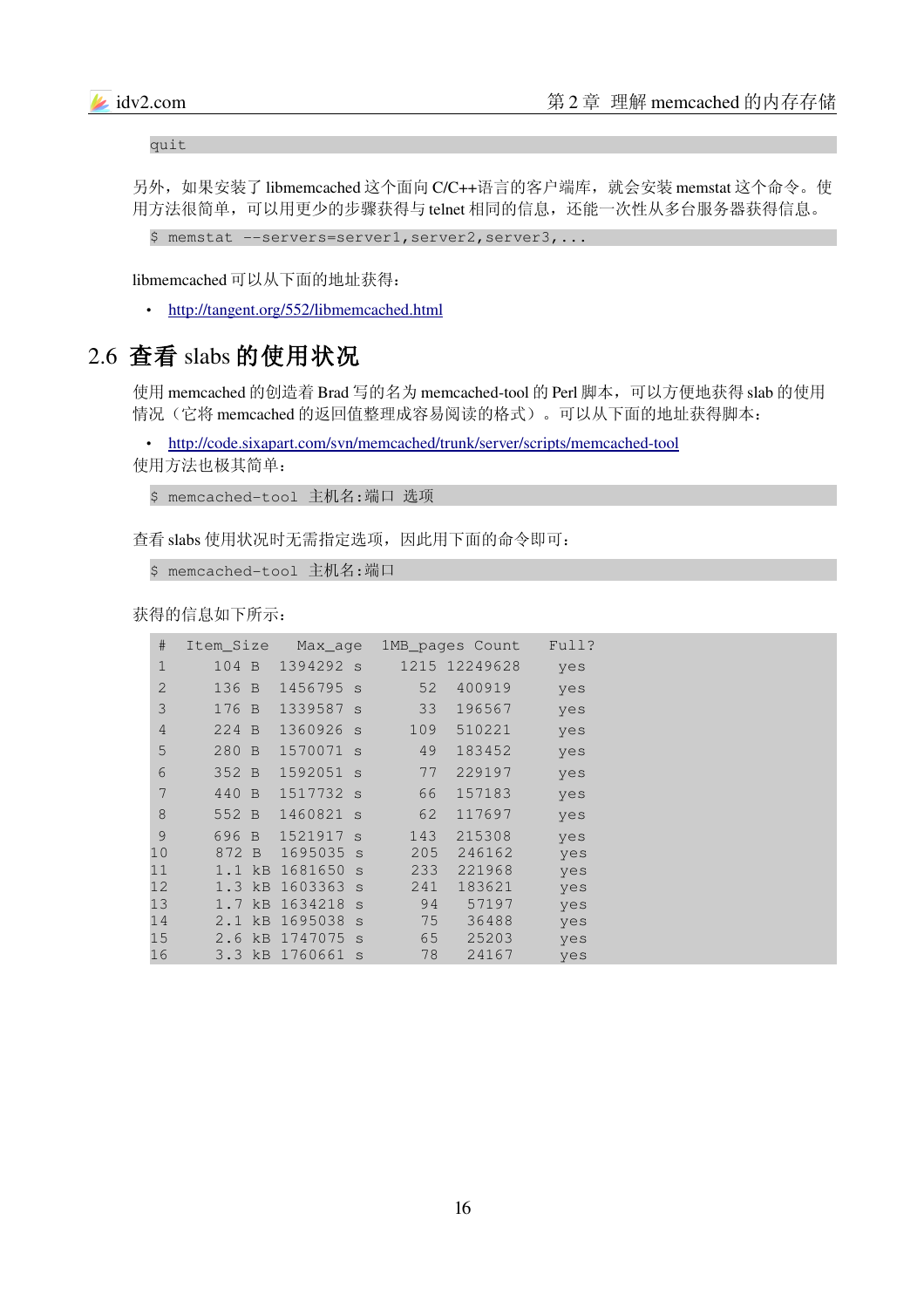各列的含义为:

| 列         | 含义                     |
|-----------|------------------------|
| #         | slab class 编号          |
| Item Size | Chunk 大小               |
| Max_age   | LRU 内最旧的记录的生存时间        |
|           | 1MB_pages 分配给 Slab 的页数 |
| Count     | Slab 内的记录数             |
| Full?     | Slab 内是否含有空闲 chunk     |

从这个脚本获得的信息对于调优非常方便,强烈推荐使用。

# 2.7 总结

本次简单说明了 memcached 的缓存机制和调优方法。希望读者能理解 memcached 的内存管理原理 及其优缺点。

下次将继续说明 LRU 和 Expire 等原理, 以及 memcached 的最新发展方向——可扩充体系 (pluggable architecher))。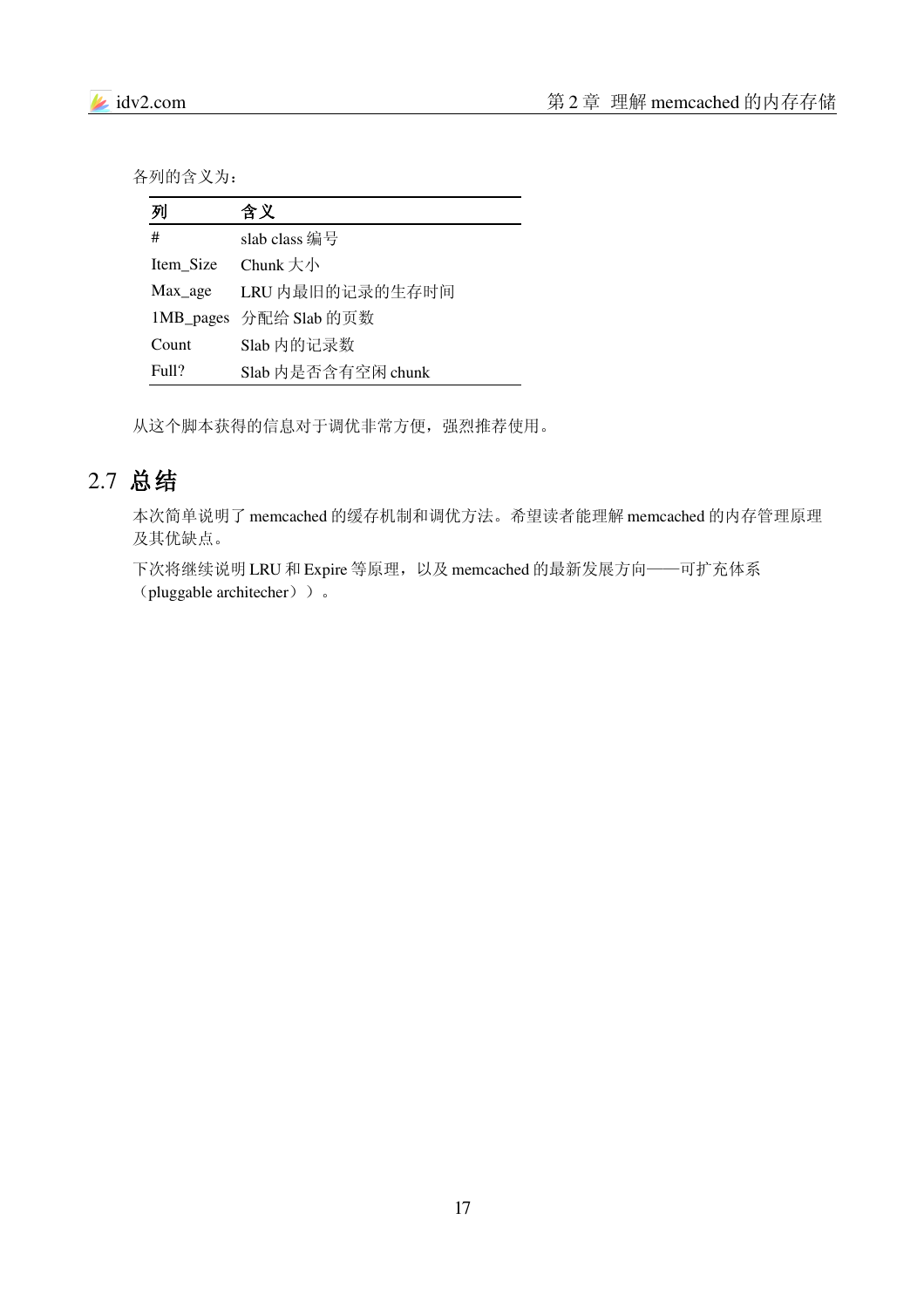

# <span id="page-17-0"></span>第 **3** 章 **memcached** 的删除机制和发展方向

memcached 是缓存,所以数据不会永久保存在服务器上,这是向系统中引入 memcached 的前提。 本次介绍 memcached 的数据删除机制, 以及 memcached 的最新发展方向——二进制协议(Binary Protocol)和外部引擎支持。

## 3.1 memcached 在数据删除方面有效利用资源

#### 数据不会真正从 memcached 中消失

[上一章介](#page-11-0)绍过, memcached 不会释放已分配的内存。记录超时后, 客户端就无法再看见该记录 (invisible,透明),其存储空间即可重复使用。

#### Lazy Expiration

memcached 内部不会监视记录是否过期, 而是在 get 时查看记录的时间戳, 检查记录是否过期。这 种技术被称为 lazy(惰性) expiration。因此, memcached 不会在过期监视上耗费 CPU 时间。

## 3.2 LRU: 从缓存中有效删除数据的原理

memcached 会优先使用已超时的记录的空间,但即使如此,也会发生追加新记录时空间不足的情况, 此时就要使用名为 Least Recently Used (LRU) 机制来分配空间。顾名思义, 这是删除"最近最少 使用"的记录的机制。因此, 当 memcached 的内存空间不足时(无法从 [slab class](#page-11-0) 获取到新的空间 时), 就从最近未被使用的记录中搜索,并将其空间分配给新的记录。从缓存的实用角度来看,该 模型十分理想。

不过,有些情况下 LRU 机制反倒会造成麻烦。memcached 启动时通过"-M"参数可以禁止 LRU, 如 下所示:

 $$$  memcached  $-M$  -m  $1024$ 

启动时必须注意的是,小写的"-m"选项是用来指定最大内存大小的。不指定具体数值则使用默认 值 64MB。

指定"-M"参数启动后,内存用尽时 memcached 会返回错误。话说回来, memcached 毕竟不是存储 器,而是缓存,所以推荐使用 LRU。

## 3.3 memcached 的最新发展方向

memcached 的 roadmap 上有两个大的目标。一个是二进制协议的策划和实现,另一个是外部引擎的 加载功能。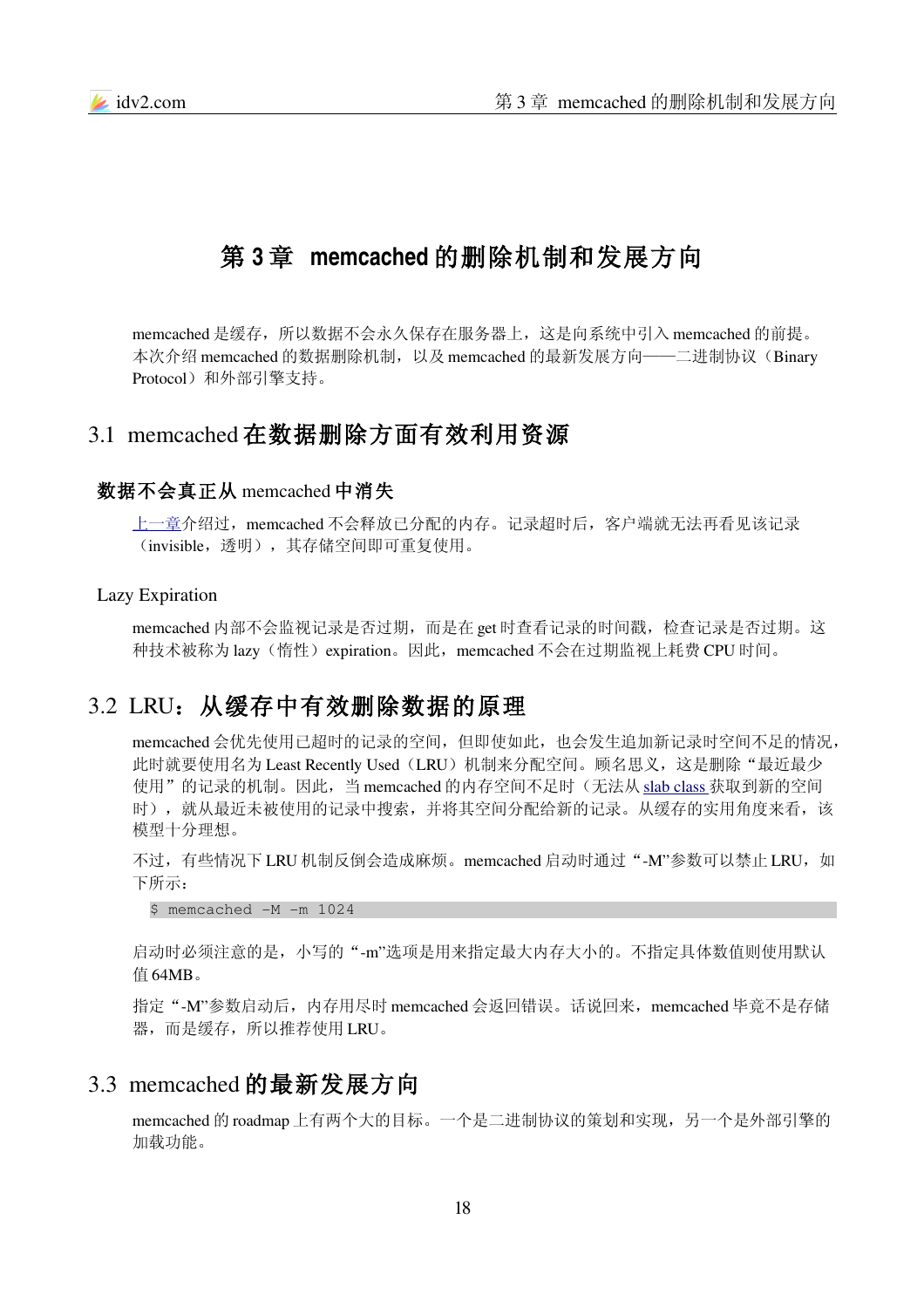#### 关于二进制协议

使用二进制协议的理由是它不需要文本协议的解析处理,使得原本高速的 memcached 的性能更上一 层楼,还能减少文本协议的漏洞。目前已大部分实现,开发用的代码库中已包含了该功能。 memcached 的下载页面上有代码库的链接。

• <http://danga.com/memcached/download.bml>

#### 二进制协议的格式

协议的包为 24 字节的帧, 其后面是键和无结构数据(Unstructured Data)。实际的格式如下(引自 协议文档):

Byte/  $0 \t 1 \t 2 \t 3$  $\sqrt{2}$  ,  $\sqrt{2}$  ,  $\sqrt{2}$  ,  $\sqrt{2}$  ,  $\sqrt{2}$  ,  $\sqrt{2}$  ,  $\sqrt{2}$  ,  $\sqrt{2}$  ,  $\sqrt{2}$  ,  $\sqrt{2}$  ,  $\sqrt{2}$  ,  $\sqrt{2}$  ,  $\sqrt{2}$  ,  $\sqrt{2}$  ,  $\sqrt{2}$  ,  $\sqrt{2}$  ,  $\sqrt{2}$  ,  $\sqrt{2}$  ,  $\sqrt{2}$  ,  $\sqrt{2}$  ,  $\sqrt{2}$  ,  $\sqrt{2}$  , |0 1 2 3 4 5 6 7|0 1 2 3 4 5 6 7|0 1 2 3 4 5 6 7|0 1 2 3 4 5 6 7| +++++  $0/$  HEADER  $\sqrt{2}$  , the contract of the contract of the contract of the contract of the contract of the contract of the contract of the contract of the contract of the contract of the contract of the contract of the contract of the  $\sqrt{2}$  , the contract of the contract of the contract of the contract of the contract of the contract of the contract of the contract of the contract of the contract of the contract of the contract of the contract of the  $\sqrt{2}$  , the contract of the contract of the contract of the contract of the contract of the contract of the contract of the contract of the contract of the contract of the contract of the contract of the contract of the +++++ 24/ COMMAND-SPECIFIC EXTRAS (as needed)  $+$ / (note length in th extras length header field) +++++ m/ Key (as needed)  $+$ / (note length in key length header field) +++++ n/ Value (as needed) +/ (note length is total body length header field, minus +/ sum of the extras and key length body fields) / +++++ Total 24 bytes

如上所示,包格式十分简单。需要注意的是,占据了 16 字节的头部(HEADER)分为请求头 (Request Header) 和响应头(Response Header) 两种。头部中包含了表示包的有效性的 Magic 字 节、命令种类、键长度、值长度等信息, 格式如下:

Request Header

Byte/ 0 | 1 | 2 | 3  $\sqrt{2}$  , and  $\sqrt{2}$  , and  $\sqrt{2}$  , and  $\sqrt{2}$  , and  $\sqrt{2}$  , and  $\sqrt{2}$  , and  $\sqrt{2}$  |0 1 2 3 4 5 6 7|0 1 2 3 4 5 6 7|0 1 2 3 4 5 6 7|0 1 2 3 4 5 6 7| +++++ 0| Magic | Opcode | Key length +++++ 4| Extras length | Data type | Reserved +++++ 8| Total body length +++++  $12|$  Opaque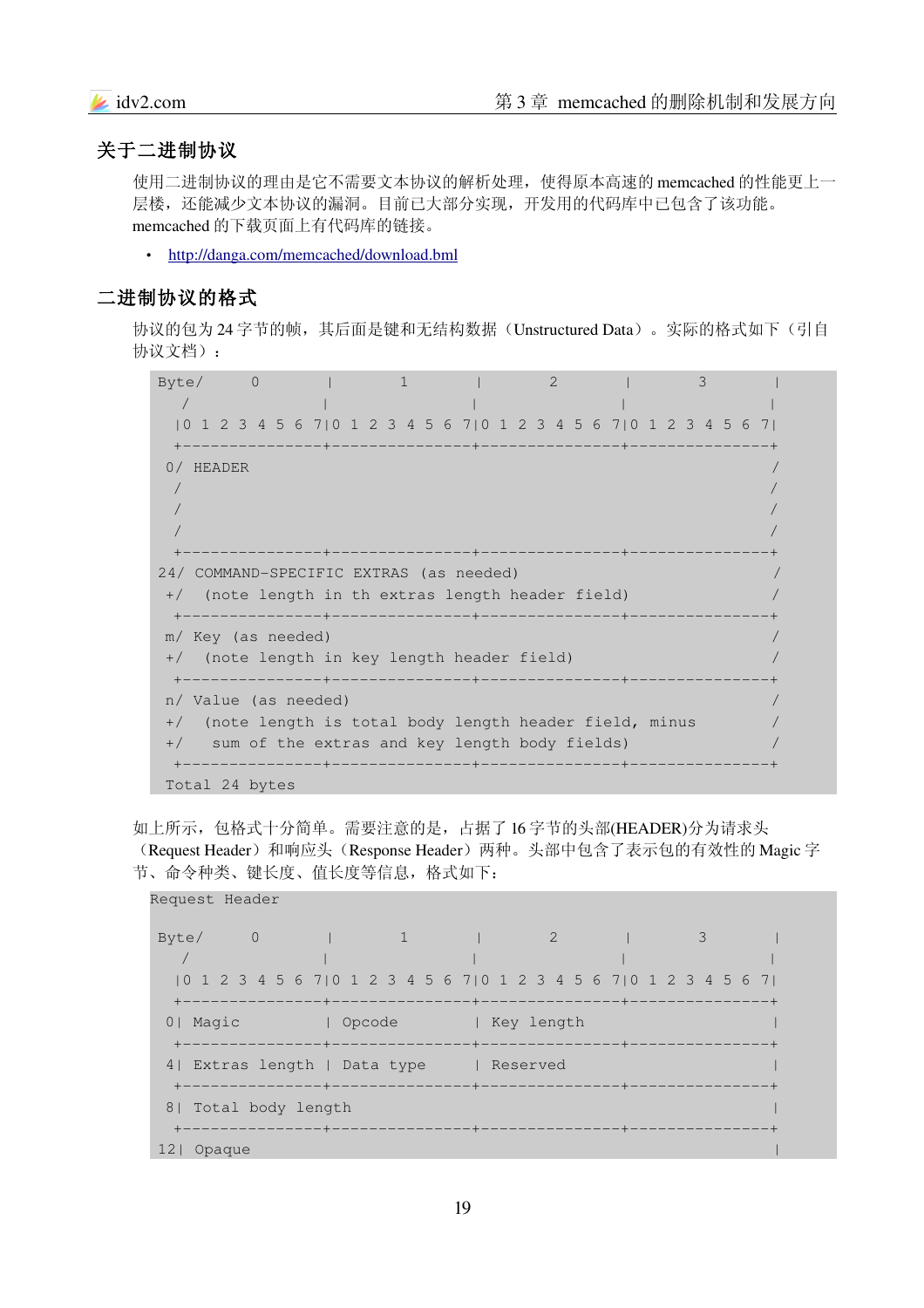

如希望了解各个部分的详细内容,可以 checkout 出 memcached 的二进制协议的代码树,参考其中的 docs 文件夹中的 protocol\_binary.txt 文档。

#### HEADER 中引人注目的地方

看到 HEADER 格式后我的感想是,键的上限太大了!现在的 memcached 规格中,键长度最大为 250 字节,但二进制协议中键的大小用 2 字节表示。因此,理论上最大可使用 65536 字节 (216) 长 的键。尽管 250 字节以上的键并不会太常用,二进制协议发布之后就可以使用巨大的键了。

二进制协议从下一版本 1.3 系列开始支持。

## 3.4 外部引擎支持

我去年曾经试验性地将 memcached 的存储层改造成了可扩展的(pluggable)。

#### • http://alpha.mixi.co.jp/blog/?p=129

MySQL 的 Brian Aker 看到这个改造之后,就将代码发到了 memcached 的邮件列表。memcached 的 开发者也十分感兴趣,就放到了 roadmap 中。现在由我和 memcached 的开发者 Trond Norbye 协同开 发(规格设计、实现和测试)。和国外协同开发时时差是个大问题,但抱着相同的愿景,最后终于 可以将可扩展架构的原型公布了。代码库可以从 memcached 的下载页面上访问。

#### 外部引擎支持的必要性

世界上有许多 memcached 的派生软件,其理由是希望永久保存数据、实现数据冗余等,即使牺牲一 些性能也在所不惜。我在开发 memcached 之前, 在 mixi 的研发部也曾经考虑过重新发明 memcached。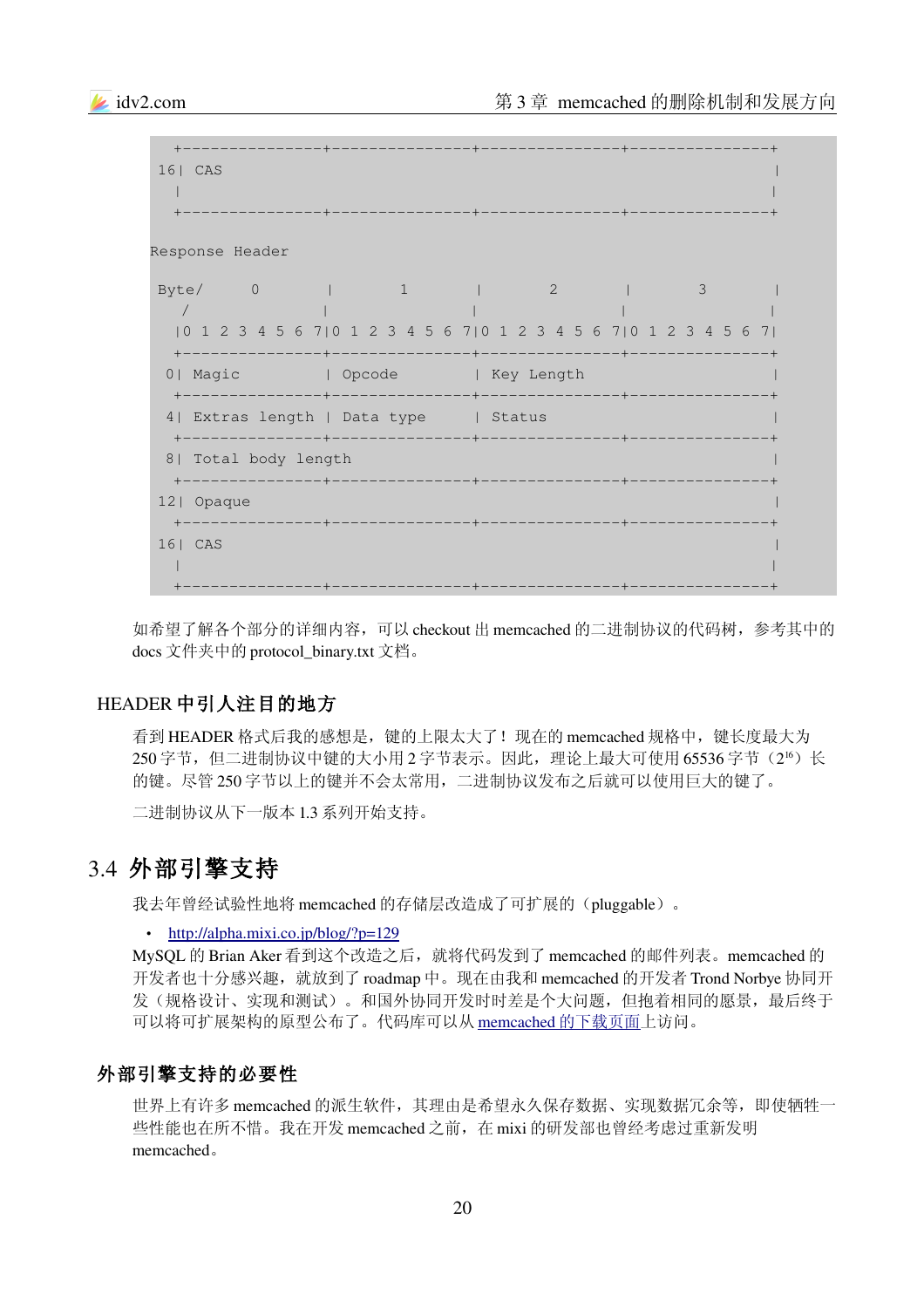外部引擎的加载机制能封装 memcached 的网络功能、事件处理等复杂的处理。因此, 现阶段通过强 制手段或重新设计等方式使 memcached 和存储引擎合作的困难就会烟消云散,尝试各种引擎就会变 得轻而易举了。

## 简单 API 设计的成功的关键

该项目中我们最重视的是 API 设计。函数过多,会使引擎开发者感到麻烦;过于复杂,实现引擎的 门槛就会过高。因此,最初版本的接口函数只有 13 个。具体内容限于篇幅,这里就省略了,仅说 明一下引擎应当完成的操作:

- 引擎信息(版本等)
- 引擎初始化
- 引擎关闭
- 引擎的统计信息
- 在容量方面,测试给定记录能否保存
- 为 item (记录) 结构分配内存
- 释放 item (记录)的内存
- 删除记录
- 保存记录
- 回收记录
- 更新记录的时间戳
- 数学运算处理
- 数据的 flush

对详细规格有兴趣的读者,可以 checkout engine 项目的代码,阅读器中的 engine.h。

#### 重新审视现在的体系

memcached 支持外部存储的难点是, 网络和事件处理相关的代码(核心服务器)与内存存储的代码 紧密关联。这种现象也称为 tightly coupled(紧密耦合)。必须将内存存储的代码从核心服务器中 独立出来,才能灵活地支持外部引擎。因此,基于我们设计的 API, memcached 被重构成下面的样 子: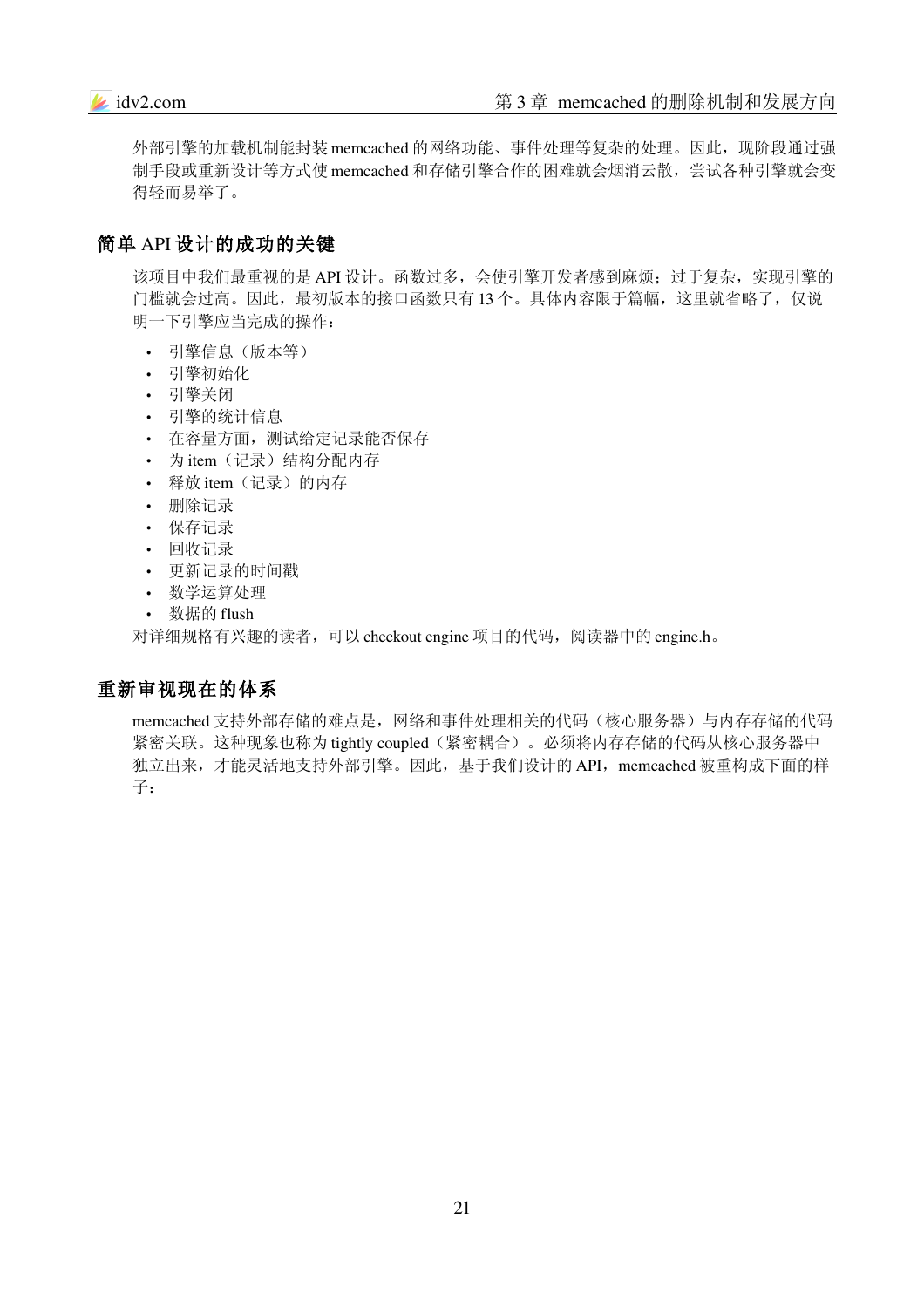



图 3.1:新的 memcached 架构

重构之后,我们与 1.2.5 版、二进制协议支持版等进行了性能对比,证实了它不会造成性能影响。

在考虑如何支持外部引擎加载时,让 memcached 进行并行控制(concurrency control)的方案是最 为容易的,但是对于引擎而言,并行控制正是性能的真谛,因此我们采用了将多线程支持完全交给 引擎的设计方案。

以后的改进,会使得 memcached 的应用范围更为广泛。

## 3.5 总结

本次介绍了 memcached 的超时原理、内部如何删除数据等,在此之上又介绍了二进制协议和外部引 擎支持等 memcached 的最新发展方向。这些功能要到1.3 版才会支持, 敬请期待!

这是我在本文中的最后一篇。感谢大家阅读我的文章!

[下一章由](#page-22-0)长野来介绍 memcached 的应用知识和应用程序兼容性等内容。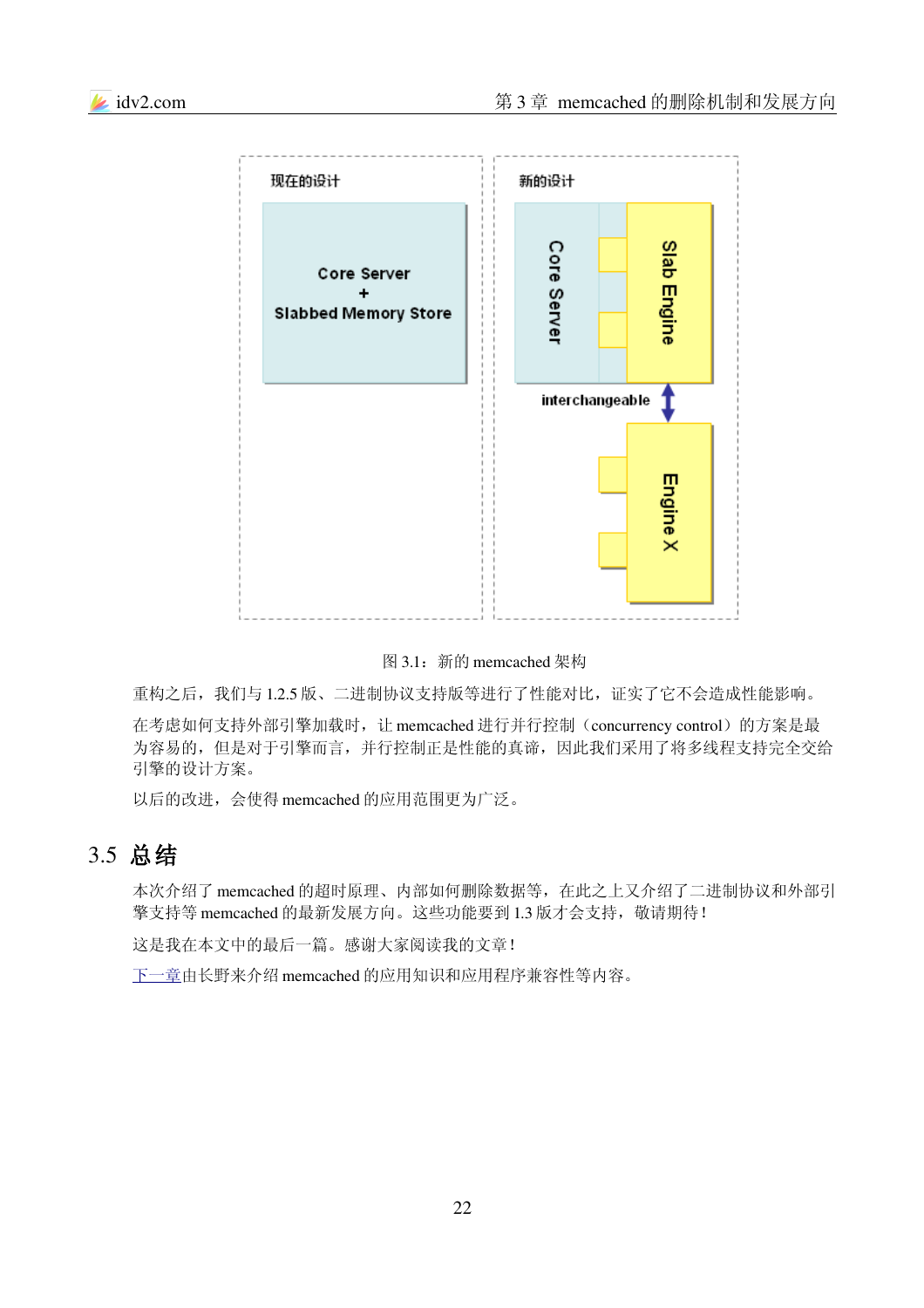

# <span id="page-22-0"></span>第 **4** 章 **memcached** 的分布式算法

我是 Mixi 的长野。 第 2 [章、](#page-11-0) 第 3 [章由](#page-17-0)前坂介绍了 memcached 的内部情况。本次不再介绍 memcached 的内部结构,开始介绍 memcached 的分布式。

## 4.1 memcached 的分布式

正如第1章中介绍的那样, memcached 虽然称为"分布式"缓存服务器, 但服务器端并没有"分布 式"功能。服务器端仅包括第2章、第3章前坂介绍的内存存储功能,其实现非常简单。至于 memcached 的分布式,则是完全由客户端程序库实现的。这种分布式是 memcached 的最大特点。

#### memcached 的分布式是什么意思?

这里多次使用了"分布式"这个词,但并未做详细解释。现在开始简单地介绍一下其原理,各个客 户端的实现基本相同。

下面假设 memcached 服务器有 node1~node3 三台, 应用程序要保存键名为 "tokyo"、"kanagawa"、"chiba"、"saitama"、"gunma"的数据。



图 4.1:分布式简介:准备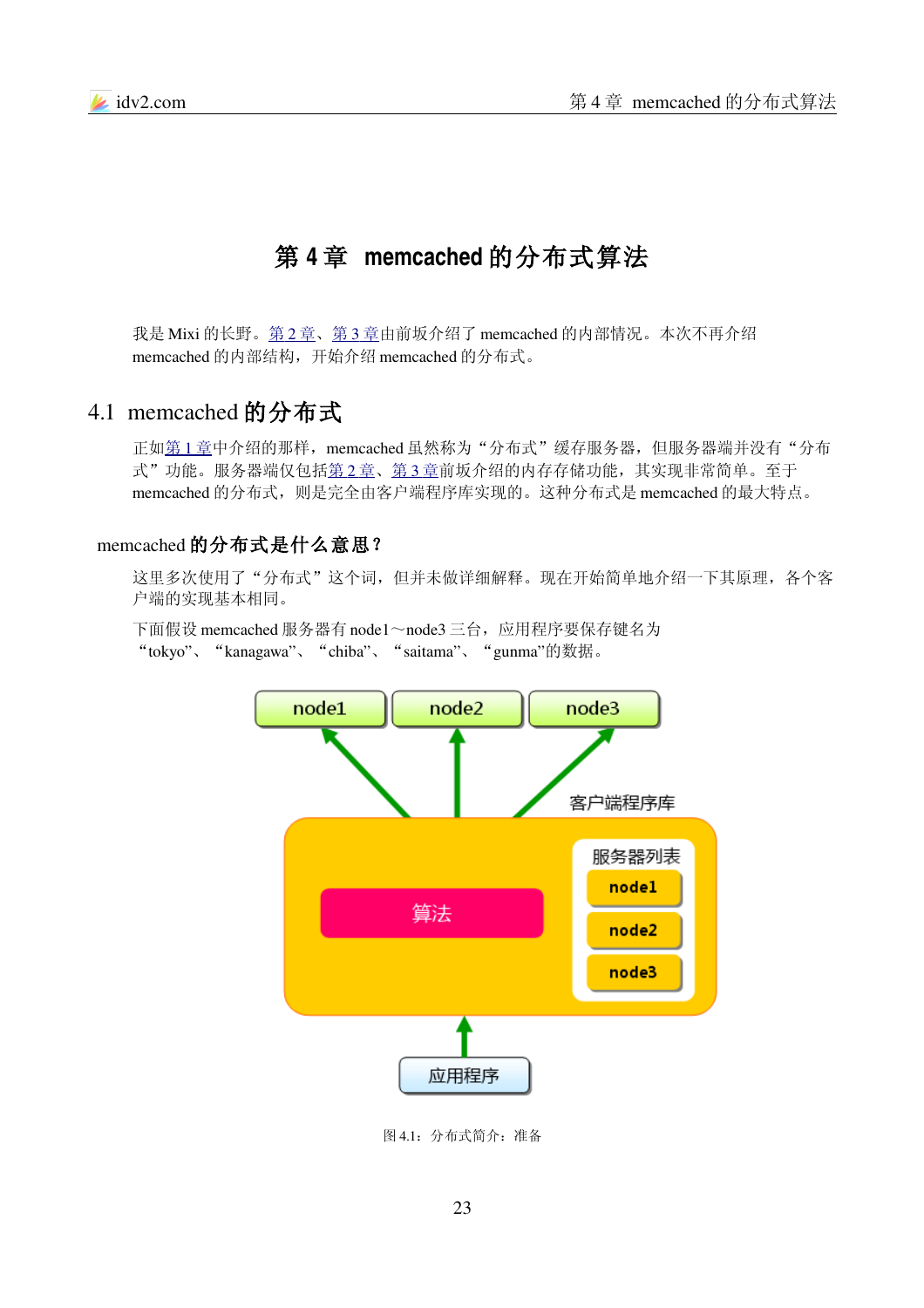

首先向 memcached 中添加"tokyo"。将"tokyo"传给客户端程序库后,客户端实现的算法就会根据 "键"来决定保存数据的 memcached 服务器。服务器选定后, 即命令它保存"tokyo"及其值。

图 4.2:分布式简介:添加时

同样,"kanagawa"、"chiba"、"saitama"、"gunma"都是先选择服务器再保存。

接下来获取保存的数据。获取时也要将要获取的键"tokyo"传递给函数库。函数库通过与数据保存 时相同的算法,根据"键"选择服务器。使用的算法相同,就能选中与保存时相同的服务器,然后 发送 get 命令。只要数据没有因为某些原因被删除,就能获得保存的值。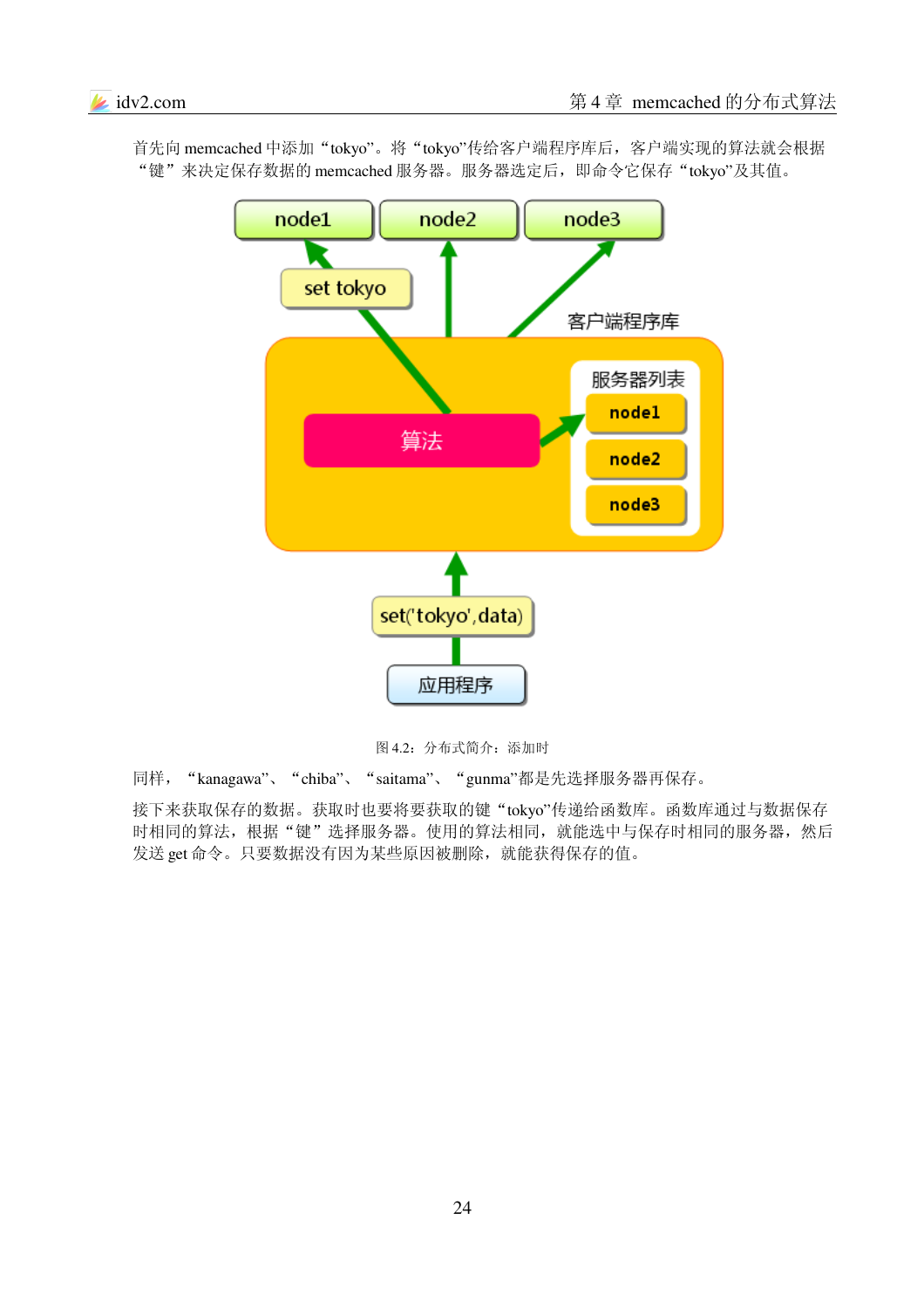

图 4.3: 分布式简介: 获取时

这样,将不同的键保存到不同的服务器上,就实现了 memcached 的分布式。memcached 服务器增多 后,键就会分散,即使一台 memcached 服务器发生故障无法连接,也不会影响其他的缓存,系统依 然能继续运行。

接下来介绍 第 1 [章中](#page-4-0)提到的 Perl 客户端函数库 Cache::Memcached 实现的分布式方法。

## 4.2 Cache::Memcached 的分布式方法

Perl 的 memcached 客户端函数库 Cache::Memcached 是 memcached 的作者 Brad Fitzpatrick 的作品, 可以说是原装的函数库了。

• Cache::Memcached - search.cpan.org

该函数库实现了分布式功能,是 memcached 标准的分布式方法。

#### 根据余数计算分散

Cache::Memcached 的分布式方法简单来说,就是"根据服务器台数的余数进行分散"。求得键的整 数哈希值,再除以服务器台数,根据其余数来选择服务器。

下面将 Cache::Memcached 简化成以下的 Perl 脚本来进行说明。

```
use strict;
use warnings;
use String::CRC32;
```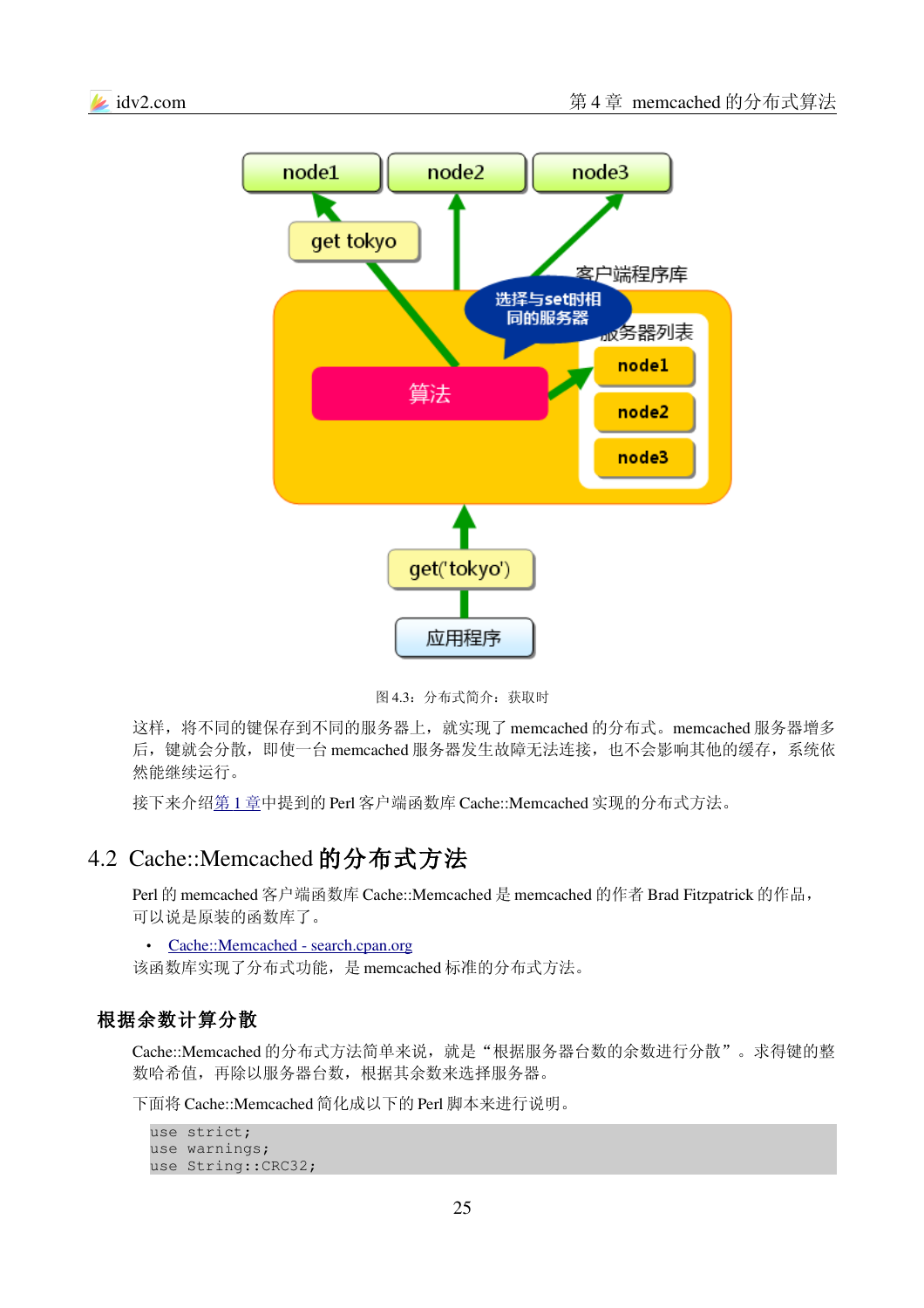```
my @nodes = ('node1','node2','node3');
my @keys = ('tokyo', 'kanagawa', 'chiba', 'saitama', 'gunma');
foreach my $key (@keys) {
   my \text{Serc} = \text{crc32}(\text{Skey}); \qquad \qquad \text{RCC} (i)
   my $mod = $crc \; $ ($#nodes + 1);
    my $server = $nodes[ $mod ];       # 根据余数选择服务器
    printf "%s => %s\n", $key, $server;
}
```
Cache::Memcached 在求哈希值时使用了 CRC。

• String::CRC32 - search.cpan.org

首先求得字符串的 CRC 值,根据该值除以服务器节点数目得到的余数决定服务器。上面的代码执 行后输入以下结果:

 $tokvo$  =>  $node2$  $k$ anagawa => node3  $chiba \implies node2$  $saitama$  =>  $node1$ gunma => node1

根据该结果, "tokyo"分散到 node2, "kanagawa"分散到 node3 等。多说一句, 当选择的服务器无 法连接时,Cache::Memcached 会将连接次数添加到键之后,再次计算哈希值并尝试连接。这个动作 称为 rehash。不希望 rehash 时可以在生成 Cache::Memcached 对象时指定"rehash => 0"选项。

#### 根据余数计算分散的缺点

余数计算的方法简单,数据的分散性也相当优秀,但也有其缺点。那就是当添加或移除服务器时, 缓存重组的代价相当巨大。添加服务器后,余数就会产生巨变,这样就无法获取与保存时相同的服 务器,从而影响缓存的命中率。用 Perl 写段代码来验证其代价。

```
use strict;
use warnings;
use String::CRC32;
my @nodes = @ARGV;
my @keys = ('a'..'z');my %nodes;
foreach my $key ( @keys ) {
    my $hash = crc32($key);
   my $mod = $hash $ ( $#nodes + 1 );
    my $server = $nodes[ $mod ];
    push @{ $nodes{ $server } }, $key;
}
foreach my $node ( sort keys %nodes ) {
    printf "%s: %s\n", $node,  join ",", @{ $nodes{$node} };
}
```
这段 Perl 脚本演示了将"a"到"z"的键保存到 memcached 并访问的情况。将其保存为 mod.pl 并执行。 首先,当服务器只有三台时: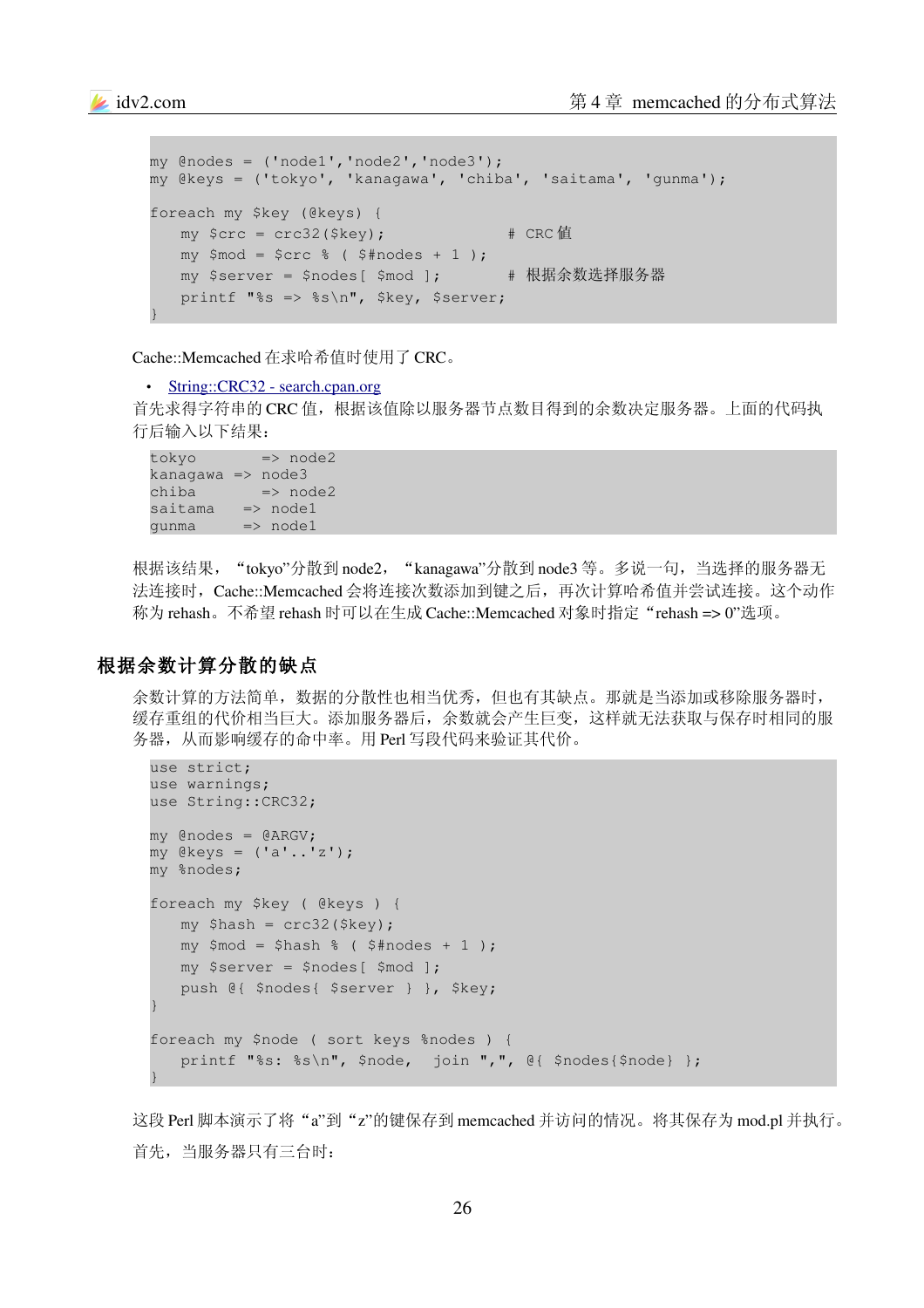```
$ mod.pl node1 node2 nod3
node1: a,c,d,e,h,j,n,u,w,x
node2: g,i,k,l,p,r,s,y
node3: b,f,m,o,q,t,v,z
```
结果如上,node1 保存 a、c、d、e……,node2 保存 g、i、k……,每台服务器都保存了 8 个到 10 个 数据。

接下来增加一台 memcached 服务器。

```
$ mod.pl node1 node2 node3 node4
node1: d,f,m,o,t,v
node2: b,i,k,p,r,y
node3: e, q, 1, n, u, wnode4: a, c, h, j, q, s, x, z
```
添加了 node4。可见,只有d、i、k、p、r、y 命中了。像这样,添加节点后键分散到的服务器会发 生巨大变化。26 个键中只有六个在访问原来的服务器,其他的全都移到了其他服务器。命中率降 低到 23%。在 Web 应用程序中使用 memcached 时, 在添加 memcached 服务器的瞬间缓存效率会大 幅度下降,负载会集中到数据库服务器上,有可能会发生无法提供正常服务的情况。

mixi 的 Web 应用程序运用中也有这个问题,导致无法添加 memcached 服务器。但由于使用了新的 分布式方法,现在可以轻而易举地添加 memcached 服务器了。这种分布式方法称为 Consistent Hashing。

#### 4.3 Consistent Hashing

关于 Consistent Hashing 的思想, mixi 株式会社的开发 blog 等许多地方都介绍过, 这里只简单地说 明一下。

- mixi Engineers' Blog スマートな分散で快適キャッシュライフ
- ConsistentHashing コンシステント ハッシュ法

#### Consistent Hashing 的简单说明

Consistent Hashing 如下所示:首先求出 memcached 服务器(节点)的哈希值,并将其配置到  $0{\sim}2^{32}$ 的圆(continuum)上。然后用同样的方法求出存储数据的键的哈希值,并映射到圆上。然后从数 据映射到的位置开始顺时针查找,将数据保存到找到的第一个服务器上。如果超过2<sup>32</sup>仍然找不到 服务器, 就会保存到第一台 memcached 服务器上。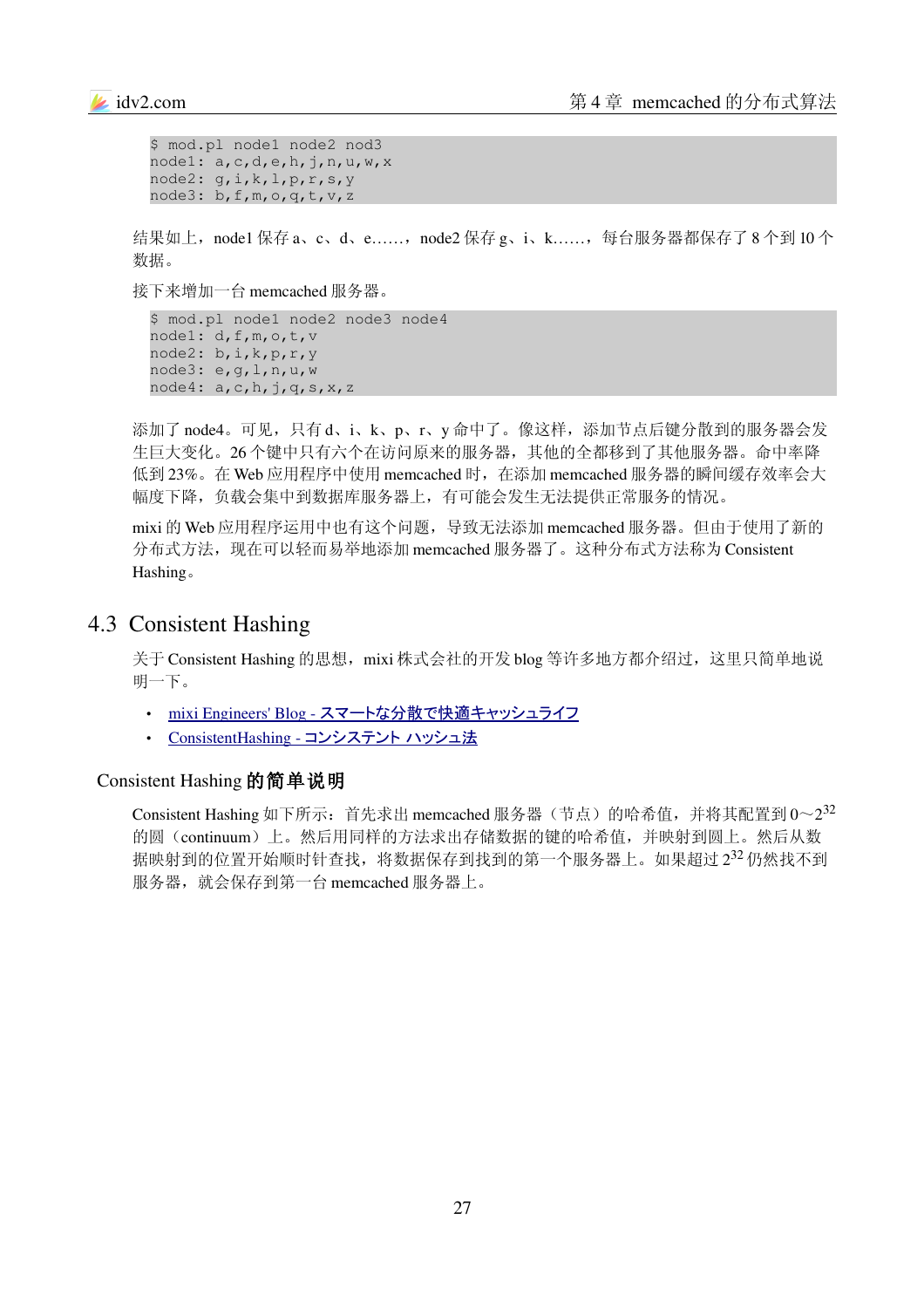

图 4.4:Consistent Hashing:基本原理

从上图的状态中添加一台 memcached 服务器。余数分布式算法由于保存键的服务器会发生巨大变化 而影响缓存的命中率,但 Consistent Hashing 中, 只有在 continuum 上增加服务器的地点逆时针方向 的第一台服务器上的键会受到影响。



图 4.5:Consistent Hashing:添加服务器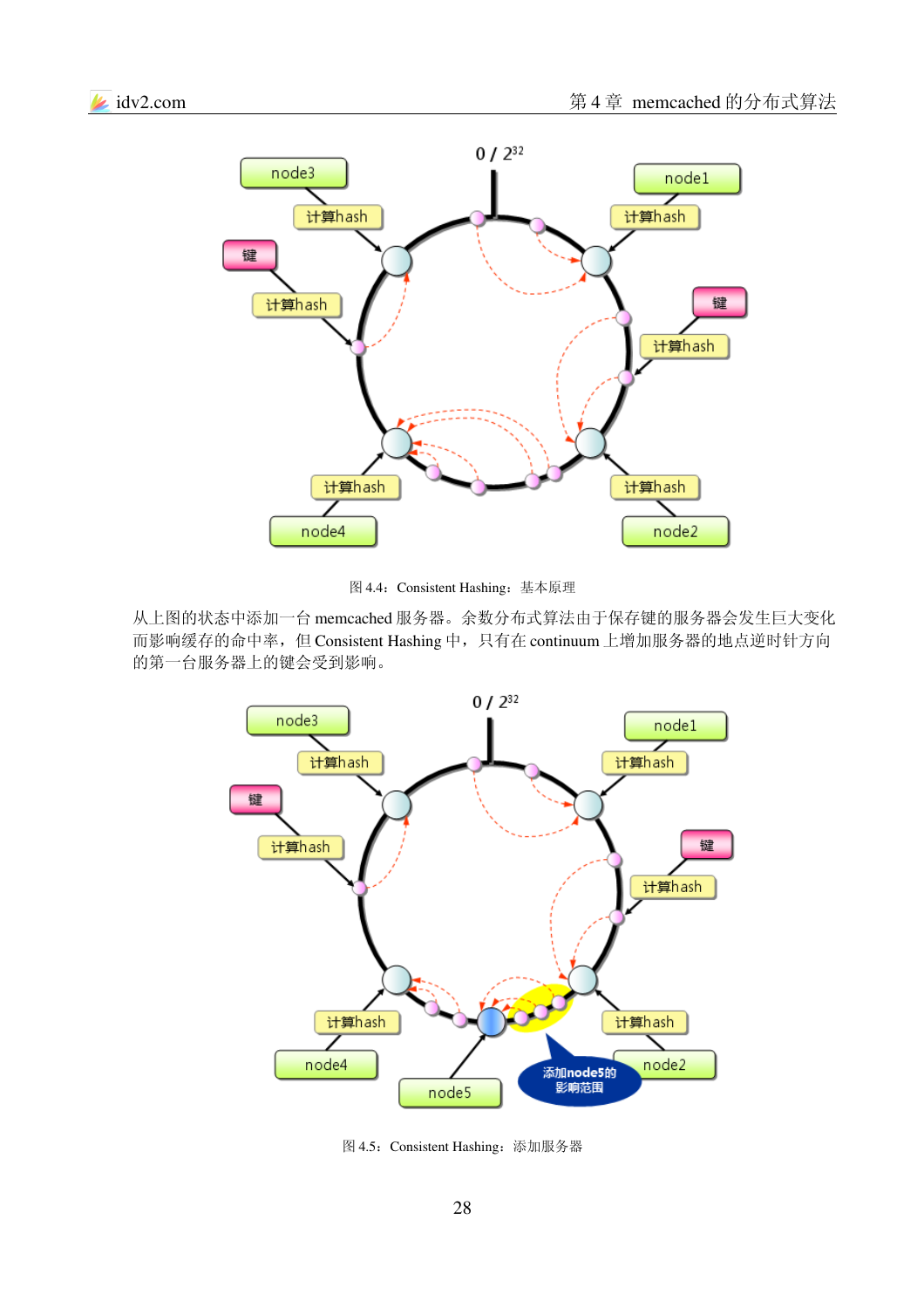因此,Consistent Hashing 最大限度地抑制了键的重新分布。而且,有的 Consistent Hashing 的实现方 法还采用了虚拟节点的思想。使用一般的 hash 函数的话,服务器的映射地点的分布非常不均匀。 因此, 使用虚拟节点的思想, 为每个物理节点(服务器) 在 continuum 上分配 100~200 个点。这样 就能抑制分布不均匀,最大限度地减小服务器增减时的缓存重新分布。

通过下文中介绍的使用 Consistent Hashing 算法的 memcached 客户端函数库进行测试的结果是, 由 服务器台数(n)和增加的服务器台数(m)计算增加服务器后的命中率计算公式如下:

 $(1 - n/(n+m)) * 100$ 

#### 支持 Consistent Hashing 的函数库

本文中多次介绍的 Cache::Memcached 虽然不支持 Consistent Hashing, 但已有几个客户端函数库支 持了这种新的分布式算法。第一个支持 Consistent Hashing 和虚拟节点的 memcached 客户端函数库 是名为 libketama 的 PHP 库, 由 last.fm 开发。

libketama - a consistent hashing algo for memcache clients – RJ  $\vec{U} \Box \vec{U}$  - Users at Last.fm

至于 Perl 客户端[, 第](#page-4-0)1章中介绍过的 Cache::Memcached::Fast 和 Cache::Memcached::libmemcached 支 持 Consistent Hashing。

Cache::Memcached::Fast - search.cpan.org

• Cache::Memcached::libmemcached - search.cpan.org

两者的接口都与 Cache::Memcached 几乎相同, 如果正在使用 Cache::Memcached, 那么就可以方便 地替换过来。Cache::Memcached::Fast 重新实现了 libketama,使用 Consistent Hashing 创建对象时可 以指定 ketama\_points 选项。

```
my $memcached = Cache::Memcached::Fast>new({
    servers => ["192.168.0.1:11211","192.168.0.2:11211"],
    ketama_points => 150
});
```
另外, Cache::Memcached::libmemcached 是一个使用了 Brain Aker 开发的 C 函数库 libmemcached 的 Perl 模块。libmemcached 本身支持几种分布式算法,也支持 Consistent Hashing, 其 Perl 绑定也支持 Consistent Hashing。

• Tangent Software: libmemcached

## 4.4 总结

本次介绍了 memcached 的分布式算法,主要有 memcached 的分布式是由客户端函数库实现, 以及 高效率地分散数据的 Consistent Hashing 算法。下次将介绍 mixi 在 memcached 应用方面的一些经验, 和相关的兼容应用程序。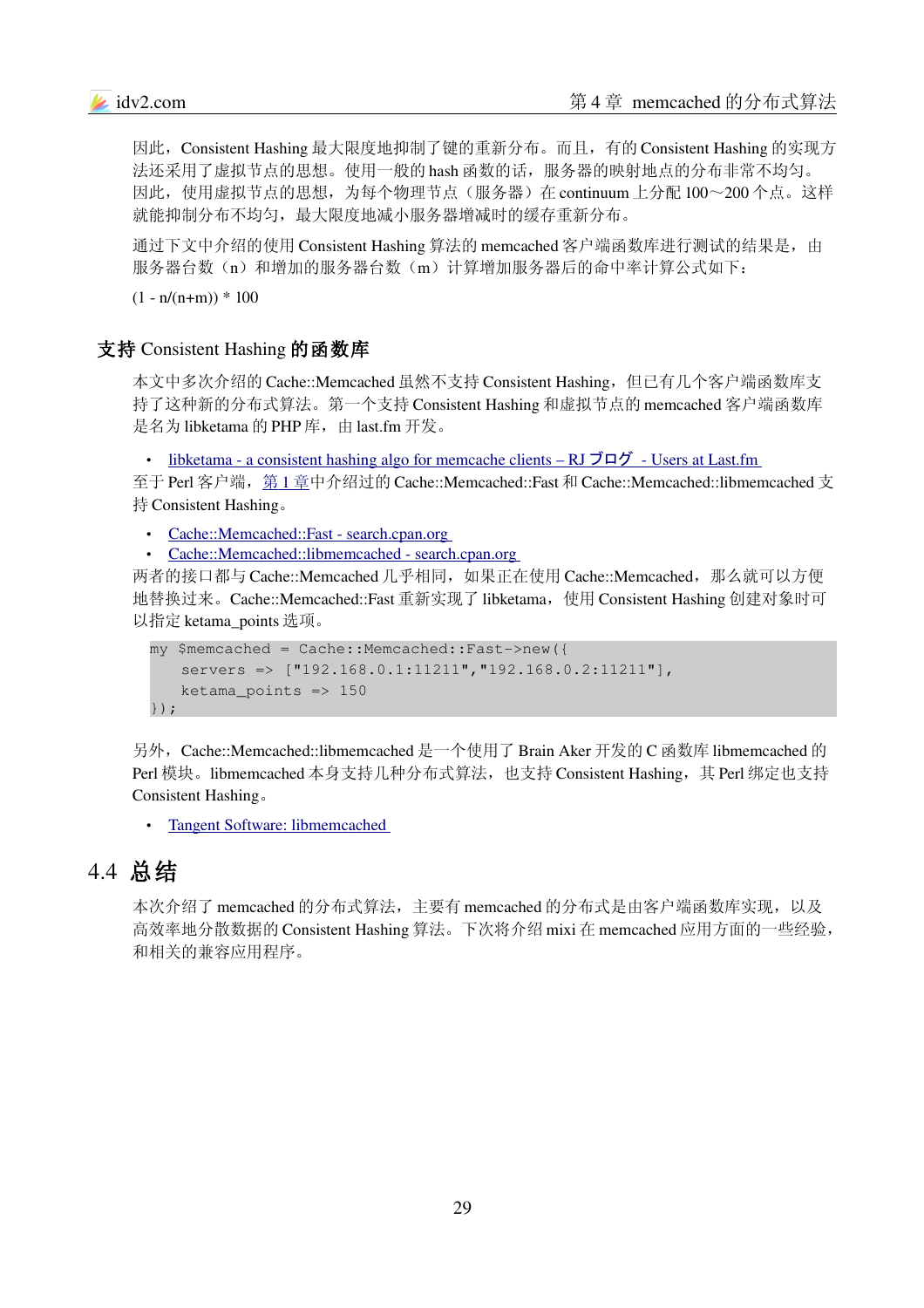

# 第 **5** 章 **memcached** 的应用和兼容程序

我是 Mixi 的长野。本文终于要结束了。到第4章为止,我们介绍了与 memcached 直接相关的话题, 本次介绍一些 mixi 的案例和实际应用上的话题,并介绍一些与 memcached 兼容的程序。

## 5.1 mixi 案例研究

mixi 在提供服务的初期阶段就使用了 memcached。随着网站访问量的急剧增加,单纯为数据库添加 slave 已无法满足需要,因此引入了 memcached。此外,我们也从增加可扩展性的方面进行了验证, 证明了 memcached 的速度和稳定性都能满足需要。现在,memcached 已成为 mixi 服务中非常重要 的组成部分。



图 5.1:现在的系统组件

#### 服务器配置和数量

mixi 使用了许许多多服务器,如数据库服务器、应用服务器、图片服务器、反向代理服务器等。单 单 memcached 就有将近 200 台服务器在运行。memcached 服务器的典型配置如下:

• CPU: Intel Pentium 4 2.8GHz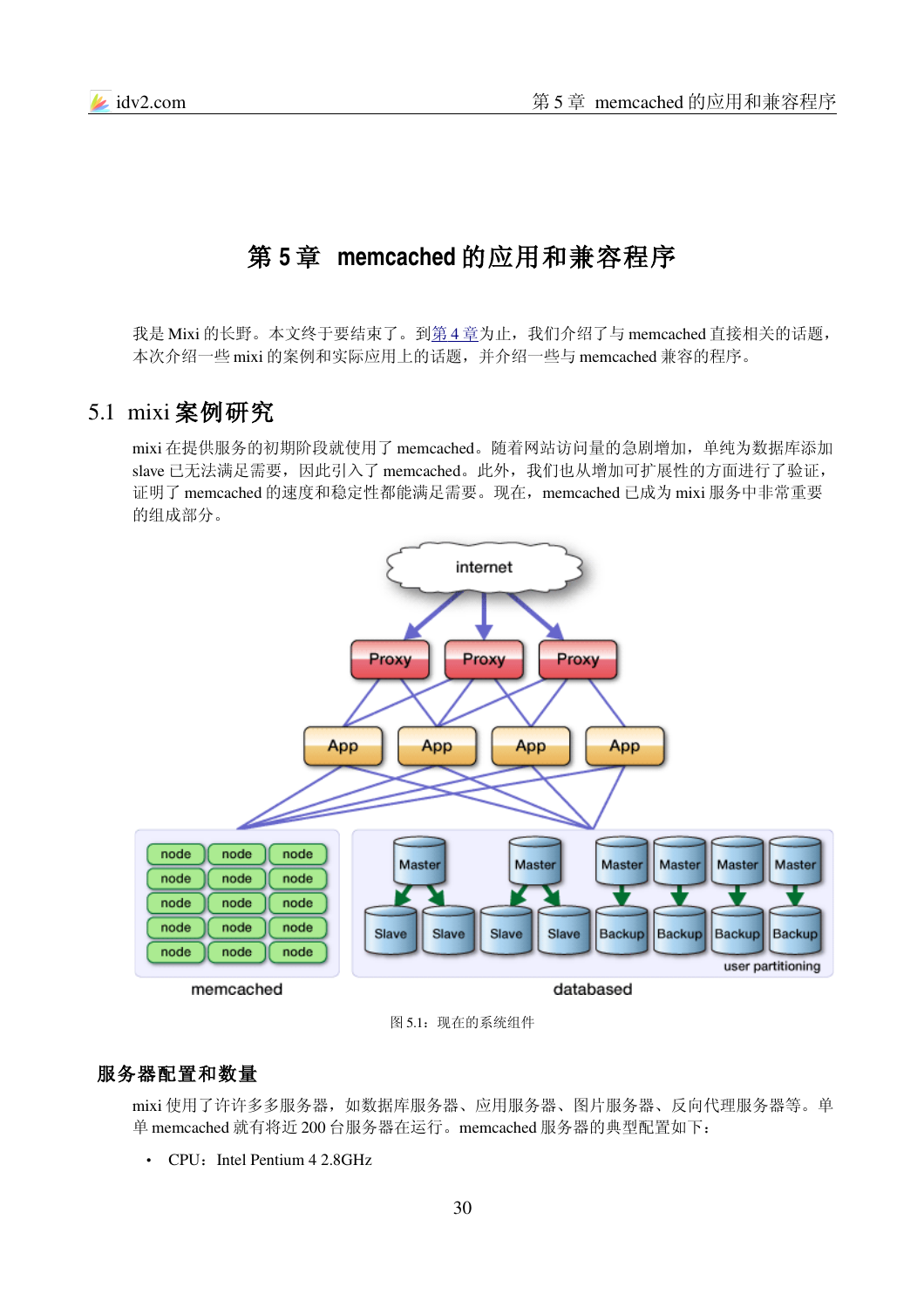- 内存:4GB
- 硬盘: 146GB SCSI
- 操作系统: Linux (x86 64)

这些服务器以前曾用于数据库服务器等。随着 CPU 性能提升、内存价格下降, 我们积极地将数据 库服务器、应用服务器等换成了性能更强大、内存更多的服务器。这样,可以抑制 mixi 整体使用 的服务器数量的急剧增加,降低管理成本。由于 memcached 服务器几乎不占用 CPU, 就将换下来 的服务器用作 memcached 服务器了。

#### memcached 进程

每台 memcached 服务器仅启动一个 memcached 进程。分配给 memcached 的内存为 3GB, 启动参数 如下:

 $/usr/bin/memcached -p 11211 -u nobody -m 3000 -c 30720$ 

由于使用了 x86\_64 的操作系统,因此能分配 2GB 以上的内存。32 位操作系统中,每个进程最多只 能使用 2GB 内存。也曾经考虑过启动多个分配 2GB 以下内存的进程,但这样一台服务器上的 TCP 连接数就会成倍增加,管理上也变得复杂,所以 mixi 就统一使用了 64 位操作系统。

另外,虽然服务器的内存为 4GB, 却仅分配了 3GB, 是因为内存分配量超过这个值, 就有可能导致 内存交换(swap)。第2章中前坂讲解过了 memcached 的内存存储 "slab allocator", 当时说过, memcached 启动时指定的内存分配量是 memcached 用于保存数据的量,没有包括"slab allocator"本 身占用的内存、以及为了保存数据而设置的管理空间。因此,memcached 进程的实际内存分配量要 比指定的容量要大,这一点应当注意。

mixi 保存在 memcached 中的数据大部分都比较小。这样,进程的大小要比指定的容量大很多。因 此,我们反复改变内存分配量进行验证,确认了 3GB 的大小不会引发 swap,这就是现在应用的数 值。

#### memcached 使用方法和客户端

现在, mixi 的服务将 200 台左右的 memcached 服务器作为一个 pool 使用。每台服务器的容量为 3GB, 那么全体就有了将近 600GB 的巨大的内存数据库。客户端程序库使用了本文中多次提到车的 Cache::Memcached::Fast,与服务器进行交互。当然,缓存的分布式算法使用的是 第 4 [章介](#page-22-0)绍过的 Consistent Hashing 算法。

• Cache::Memcached::Fast - search.cpan.org

应用层上 memcached 的使用方法由开发应用程序的工程师自行决定并实现。但是, 为了防止车轮再 造、防止 Cache::Memcached::Fast 上的教训再次发生,我们提供了 Cache::Memcached::Fast 的 wrap 模块并使用。

#### 通过 Cache::Memcached::Fast 维持连接

Cache::Memcached 的情况下,与 memcached 的连接(文件句柄)保存在 Cache::Memcached 包内的 类变量中。在 mod\_perl 和 FastCGI 等环境下, 包内的变量不会像 CGI 那样随时重新启动, 而是在进 程中一直保持。其结果就是不会断开与 memcached 的连接, 减少了 TCP 连接建立时的开销, 同时 也能防止短时间内反复进行 TCP 连接、断开而导致的 TCP 端口资源枯竭。

但是, Cache::Memcached::Fast 没有这个功能, 所以需要在模块之外将 Cache::Memcached::Fast 对象 保持在类变量中,以保证持久连接。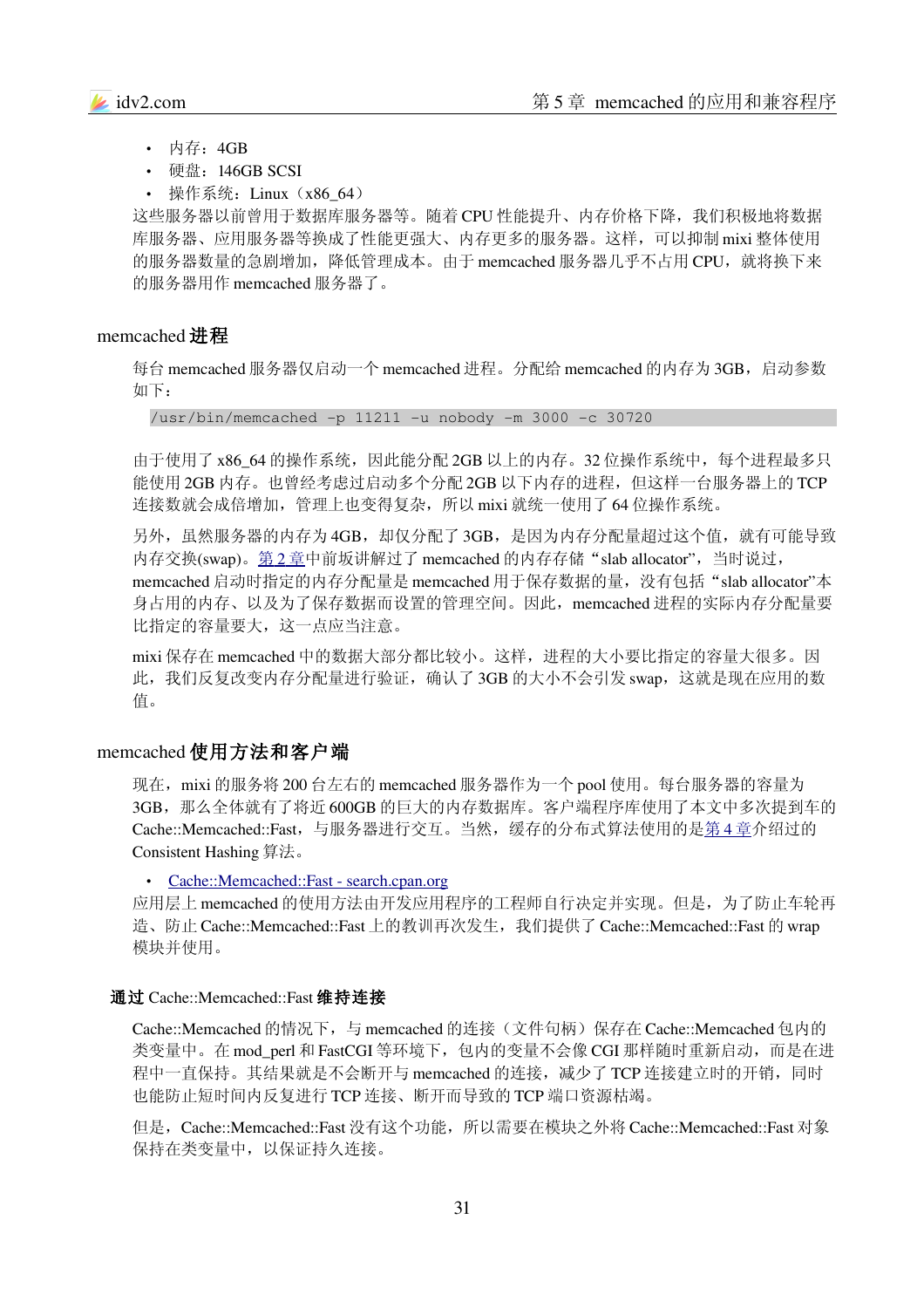```
package Gihyo::Memcached;
use strict;
use warnings;
use Cache::Memcached::Fast;
my @server_list = qw/192.168.1.1:11211 192.168.1.1:11211/;
my $fast;  ## 用于保持对象
sub new {
    my $self  = bless {}, shift;
    if ( !$fast ) {
       $fast = Cache::Memcached::Fast>new({ servers => \@server_list });
    }
   $self->{fast} = $fast; return $self;
}
sub get {
   my $self = shift;
  $self->{ fast}-\geq$et(\@);
}
```
上面的例子中,Cache::Memcached::Fast 对象保存到类变量\$fast 中。

#### 公共数据的处理和 rehash

诸如 mixi 的主页上的新闻这样的所有用户共享的缓存数据、设置信息等数据,会占用许多页, 访 问次数也非常多。在这种条件下,访问很容易集中到某台 memcached 服务器上。访问集中本身并不 是问题, 但是一旦访问集中的那台服务器发生故障导致 memcached 无法连接, 就会产生巨大的问题。

#5.第4章 memcached 的分布式算法 loutline 中提到,Cache::Memcached 拥有 rehash 功能,即在无法 连接保存数据的服务器的情况下,会再次计算 hash 值, 连接其他的服务器。

但是, Cache::Memcached::Fast 没有这个功能。不过, 它能够在连接服务器失败时, 短时间内不再 连接该服务器的功能。

```
my $fast = Cache::Memcached::Fast>new({
   max failures \qquad \Rightarrow 3,
   failure timeout \Rightarrow 1
});
```
在 failure\_timeout 秒内发生 max\_failures 以上次连接失败, 就不再连接该 memcached 服务器。我们 的设置是 1 秒钟 3 次以上。

此外, mixi 还为所有用户共享的缓存数据的键名设置命名规则, 符合命名规则的数据会自动保存到 多台 memcached 服务器中, 取得时从中仅选取一台服务器。创建该函数库后, 就可以使 memcached 服务器故障不再产生其他影响。

# 5.2 memcached 应用经验

到此为止介绍了 memcached 内部构造和函数库,接下来介绍一些其他的应用经验。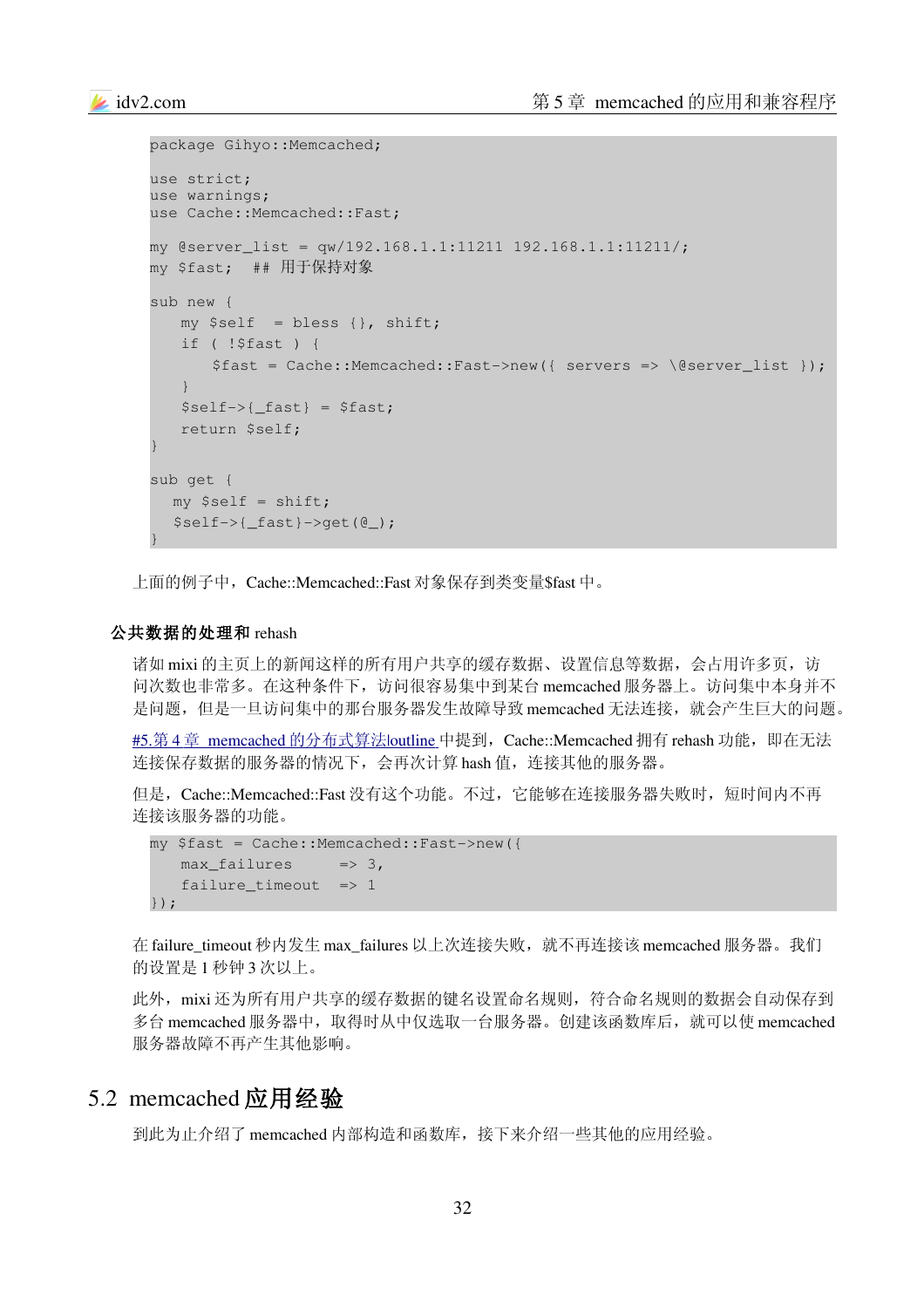#### 通过 daemontools 启动

通常情况下 memcached 运行得相当稳定,但 mixi 现在使用的最新版 1.2.5 曾经发生过几次 memcached 进程死掉的情况。架构上保证了即使有几台 memcached 故障也不会影响服务,不过对于 memcached 进程死掉的服务器,只要重新启动 memcached, 就可以正常运行, 所以采用了监视 memcached 进程并自动启动的方法。于是使用了 daemontools。

daemontools 是 qmail 的作者 DJB 开发的 UNIX 服务管理工具集,其中名为 supervise 的程序可用于 服务启动、停止的服务重启等。

• daemontools

这里不介绍 daemontools 的安装了。mixi 使用了以下的 run 脚本来启动 memcached。

```
#!/bin/sh
if [ -f /etc/sysconfig/memcached ]; then
        . /etc/sysconfig/memcached
fi
exec 2>&1
exec /usr/bin/memcached -p $PORT -u $USER -m $CACHESIZE -c $MAXCONN
$OPTIONS
```
#### 监视

mixi 使用了名为"nagios"的开源监视软件来监视 memcached。

```
• Nagios: Home
```
在 nagios 中可以简单地开发插件,可以详细地监视 memcached 的 get、add 等动作。不过 mixi 仅通 过 stats 命令来确认 memcached 的运行状态。

```
define command {
command_name                   check_memcached
command_line                   $USER1$/check_tcp H $HOSTADDRESS$ p
11211 -t 5 -E -s 'stats\r\nquit\r\n' -e 'uptime' -M crit
}
```
此外, mixi 将 stats 目录的结果通过 rrdtool 转化成图形, 进行性能监视, 并将每天的内存使用量做 成报表,通过邮件与开发者共享。

#### memcached 的性能

前面已介绍过,memcached 的性能十分优秀。我们来看看 mixi 的实际案例。这里介绍的图表是服 务所使用的访问最为集中的 memcached 服务器。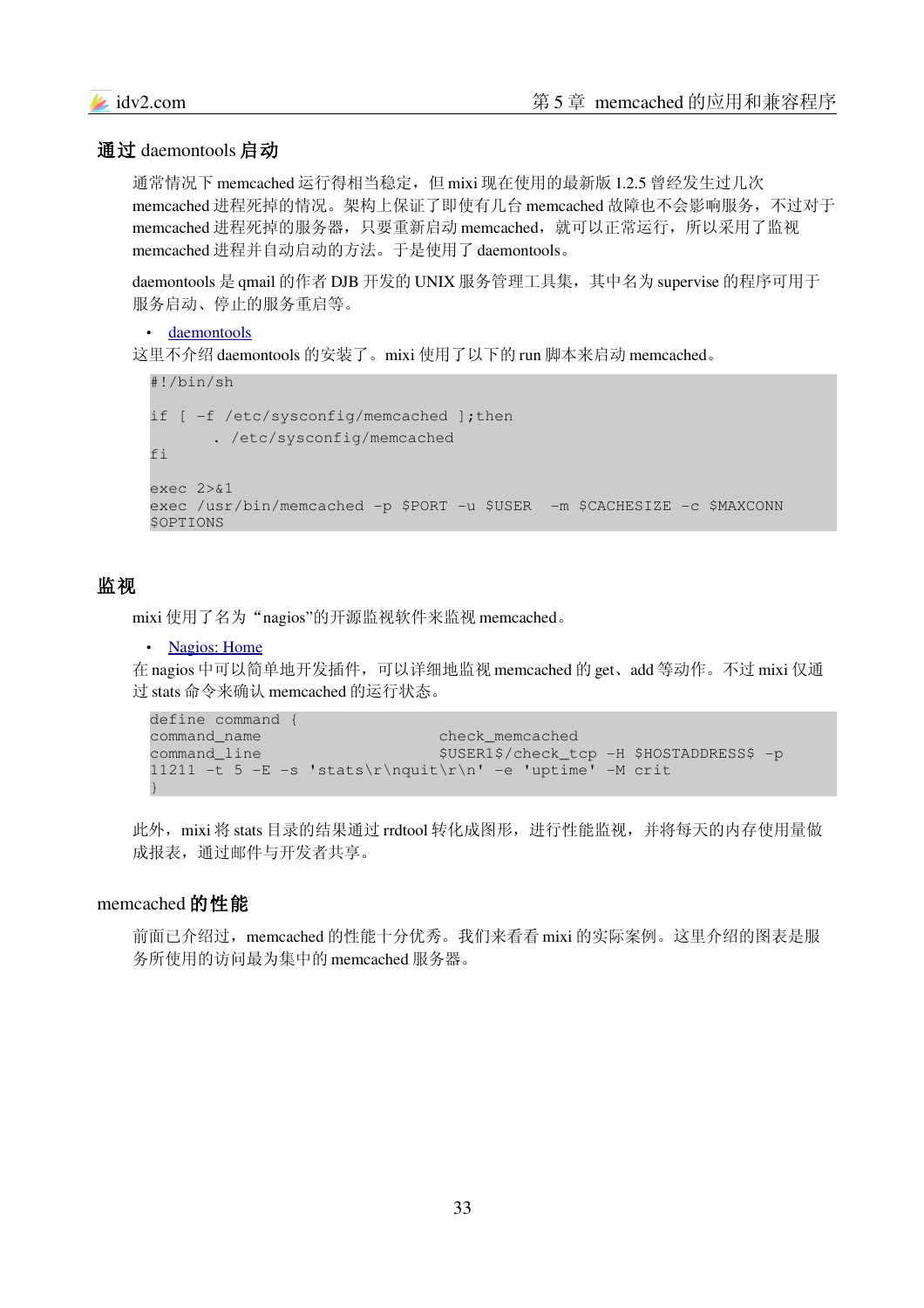





#### 图 5.3:流量



#### 图 5.4:TCP 连接数

从上至下依次为请求数、流量和 TCP 连接数。请求数最大为 15000qps, 流量达到 400Mbps, 这时 的连接数已超过了10000个。该服务器没有特别的硬件,就是开头介绍的普通的 memcached 服务器。 此时的 CPU 利用率为: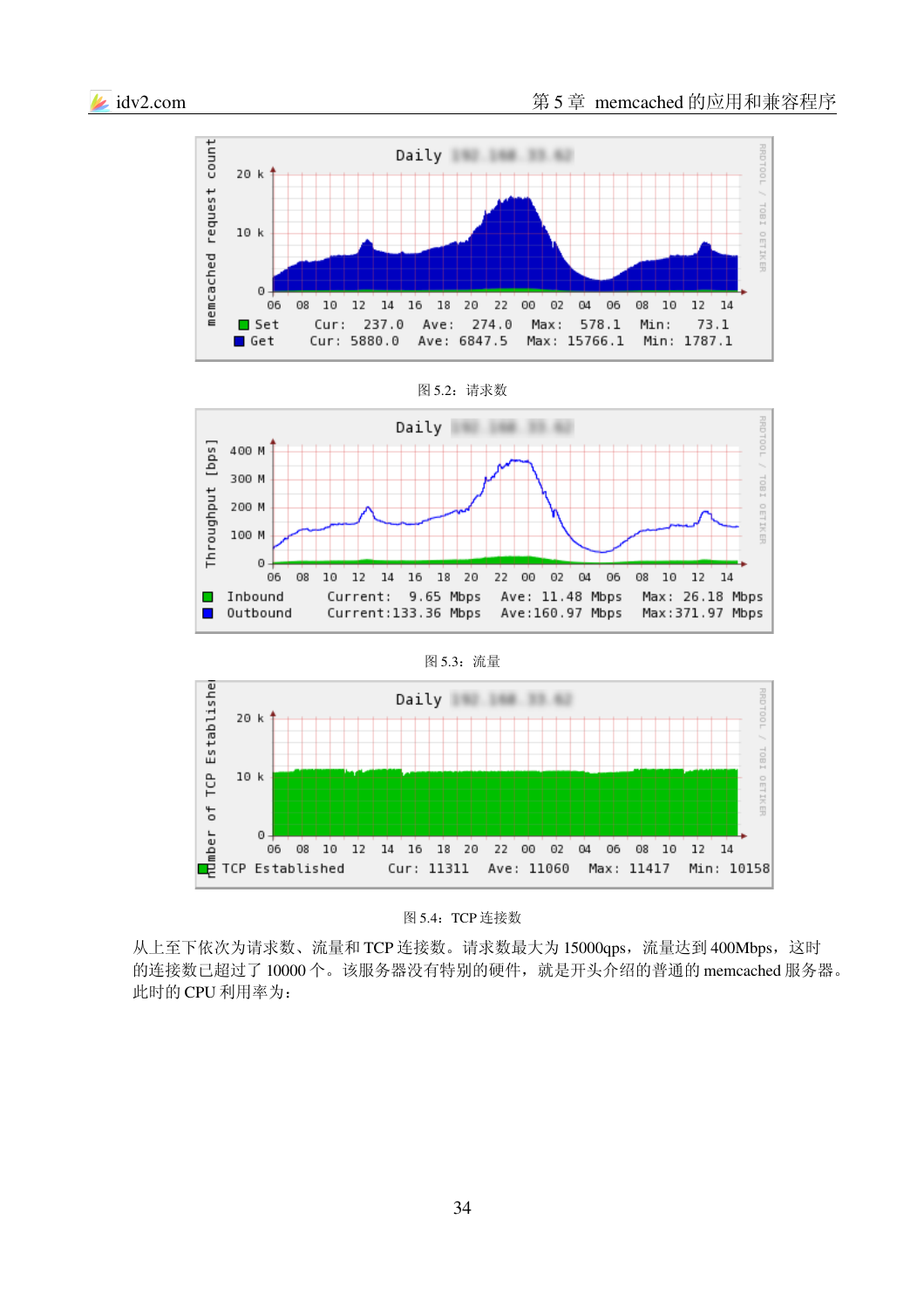



图 5.5:CPU 利用率

可见,仍然有 idle 的部分。因此, memcached 的性能非常高, 可以作为 Web 应用程序开发者放心地 保存临时数据或缓存数据的地方。

## 5.3 兼容应用程序

memcached 的实现和协议都十分简单,因此有很多与 memcached 兼容的实现。一些功能强大的扩展 可以将 memcached 的内存数据写到磁盘上, 实现数据的持久性和冗余。第3 [章介](#page-17-0)绍过, 以后的 memcached 的存储层将变成可扩展的(pluggable),逐渐支持这些功能。

```
这里介绍几个与 memcached 兼容的应用程序。
```
repcached

为 memcached 提供复制(replication)功能的 patch。

Flared

存储到 QDBM。同时实现了异步复制和 fail over 等功能。

memcachedb

存储到 BerkleyDB。还实现了 message queue。

Tokyo Tyrant

将数据存储到 Tokyo Cabinet。不仅与 memcached 协议兼容,还能通过 HTTP 进行访问。

#### Tokyo Tyrant 案例

mixi 使用了上述兼容应用程序中的 Tokyo Tyrant。Tokyo Tyrant 是平林开发的 Tokyo Cabinet DBM 的 网络接口。它有自己的协议,但也拥有 memcached 兼容协议,也可以通过 HTTP 进行数据交换。 Tokyo Cabinet 虽然是一种将数据写到磁盘的实现,但速度相当快。

mixi 并没有将 Tokyo Tyrant 作为缓存服务器, 而是将它作为保存键值对组合的 DBMS 来使用。主要 作为存储用户上次访问时间的数据库来使用。它与几乎所有的 mixi 服务都有关, 每次用户访问页 面时都要更新数据,因此负荷相当高。MySQL 的处理十分笨重,单独使用 memcached 保存数据又 有可能会丢失数据,所以引入了 Tokyo Tyrant。但无需重新开发客户端,只需原封不动地使用 Cache::Memcached::Fast 即可,这也是优点之一。关于 Tokyo Tyrant 的详细信息,请参考本公司的开 发 blog。

- mixi Engineers' Blog Tokyo Tyrant による耐高負荷 DB の構築
- mixi Engineers' Blog Tokyo (Cabinet Tyrant)の新機能